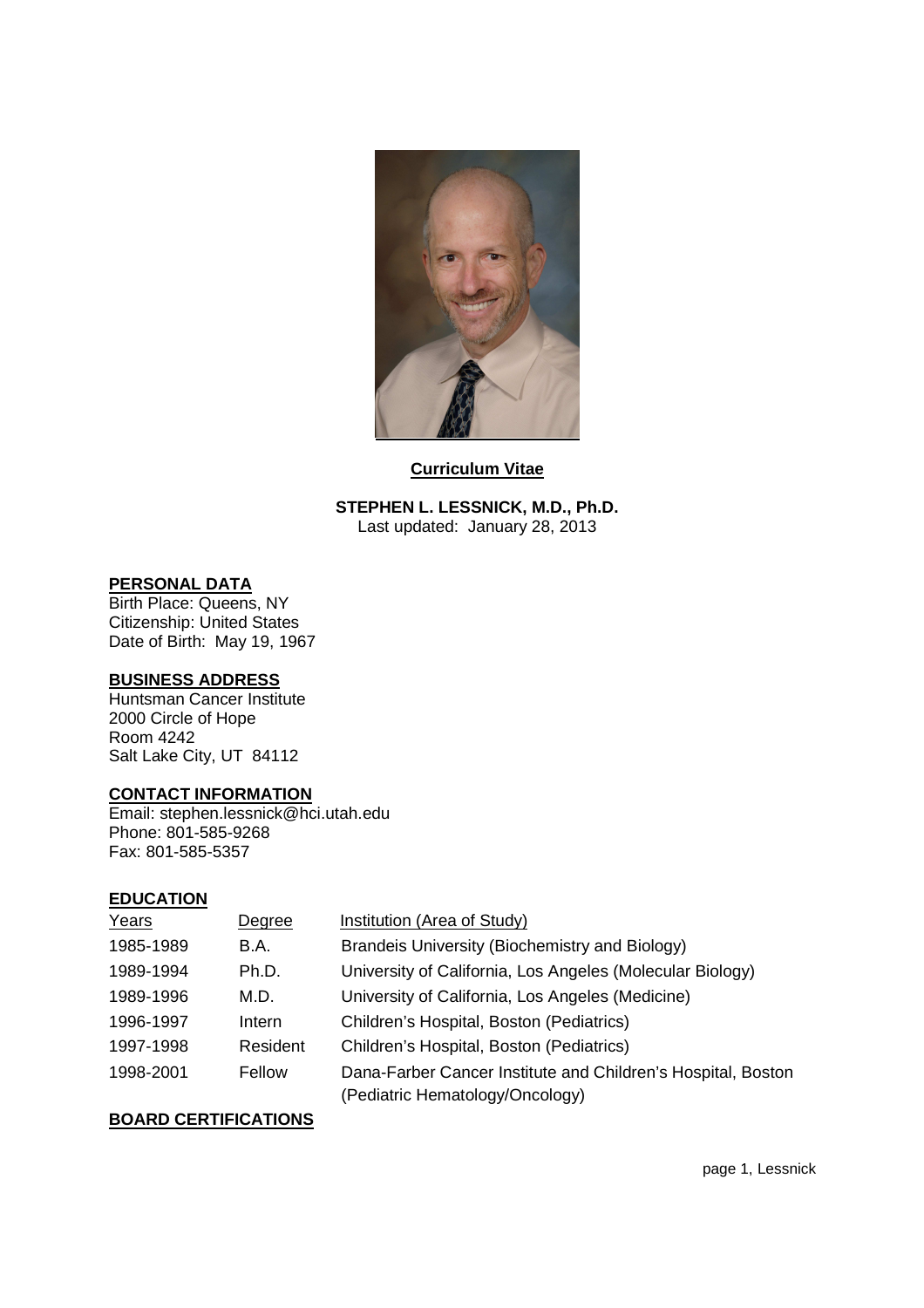| 10/16/2001-2008       | Board Certified in Pediatrics (allowed to lapse, 2008) |
|-----------------------|--------------------------------------------------------|
| 11/18/2002 to Present | Board Certified in Pediatric Hematology/Oncology       |

# **CURRENT LICENSES/CERTIFICATIONS**

| 02/13/2004-01/31/2014 | State of Utah Physician and Surgeon License, 5548638-1205                     |
|-----------------------|-------------------------------------------------------------------------------|
| 02/13/2004-01/31/2014 | State of Utah Physician/Surgeon Controlled Substance License,<br>5548638-8905 |
| 2004-2013             | Drug Enforcement Agency License, BL5875957                                    |

## **ACADEMIC HISTORY**

| Department of Pediatrics, Harvard Medical School, Harvard University |  |  |
|----------------------------------------------------------------------|--|--|
| Instructor                                                           |  |  |
| Department of Pediatrics, University of Utah                         |  |  |
| Assistant Professor                                                  |  |  |
| Associate Professor with Tenure                                      |  |  |
| Professor with Tenure                                                |  |  |
| Department of Oncological Sciences, University of Utah               |  |  |
| <b>Adjunct Assistant Professor</b>                                   |  |  |
| <b>Adjunct Associate Professor</b>                                   |  |  |
| <b>Adjunct Professor</b>                                             |  |  |
| Department of Bioengineering, University of Utah                     |  |  |
| <b>Adjunct Associate Professor</b>                                   |  |  |
|                                                                      |  |  |

#### **PROFESSIONAL EXPERIENCE**

| <b>Full Time Positions</b>  |                                                                                                                     |
|-----------------------------|---------------------------------------------------------------------------------------------------------------------|
| 2001-2003                   | Attending Physician in Pediatric Hematology/Oncology, Children's<br>Hospital, Boston, MA, USA                       |
| 2001-2003                   | Attending Physician in Pediatric Hematology/Oncology, Dana-<br>Farber Cancer Institute, Boston, MA, USA             |
| 2004 to Present             | Investigator, Huntsman Cancer Institute, University of Utah, Salt<br>Lake City, UT, USA                             |
| 2004 to Present             | Attending Physician in Pediatric Hematology/Oncology, Primary<br>Children's Medical Center, Salt Lake City, UT, USA |
| 2007 to Present             | Member, Huntsman-Intermountain Cancer Care Program, Salt Lake<br>City, UT, USA                                      |
| <b>Part Time Positions</b>  |                                                                                                                     |
| 2004-2006                   | Consultant for Prolexys, Inc., Salt Lake City, UT, USA                                                              |
| 2013 to Present             | Scientific Advisory Board member, Salarius Pharmaceuticals, LLC                                                     |
| <b>Editorial Experience</b> |                                                                                                                     |
| 2010 to Present             | Senior Editorial Board Member<br>American Journal of Translational Research, Madison, WI, USA                       |
| 2010-2011                   | Lead Guest Editor, Sarcoma, Special Issue: "The Molecular Basis of<br>Sarcoma"                                      |
|                             |                                                                                                                     |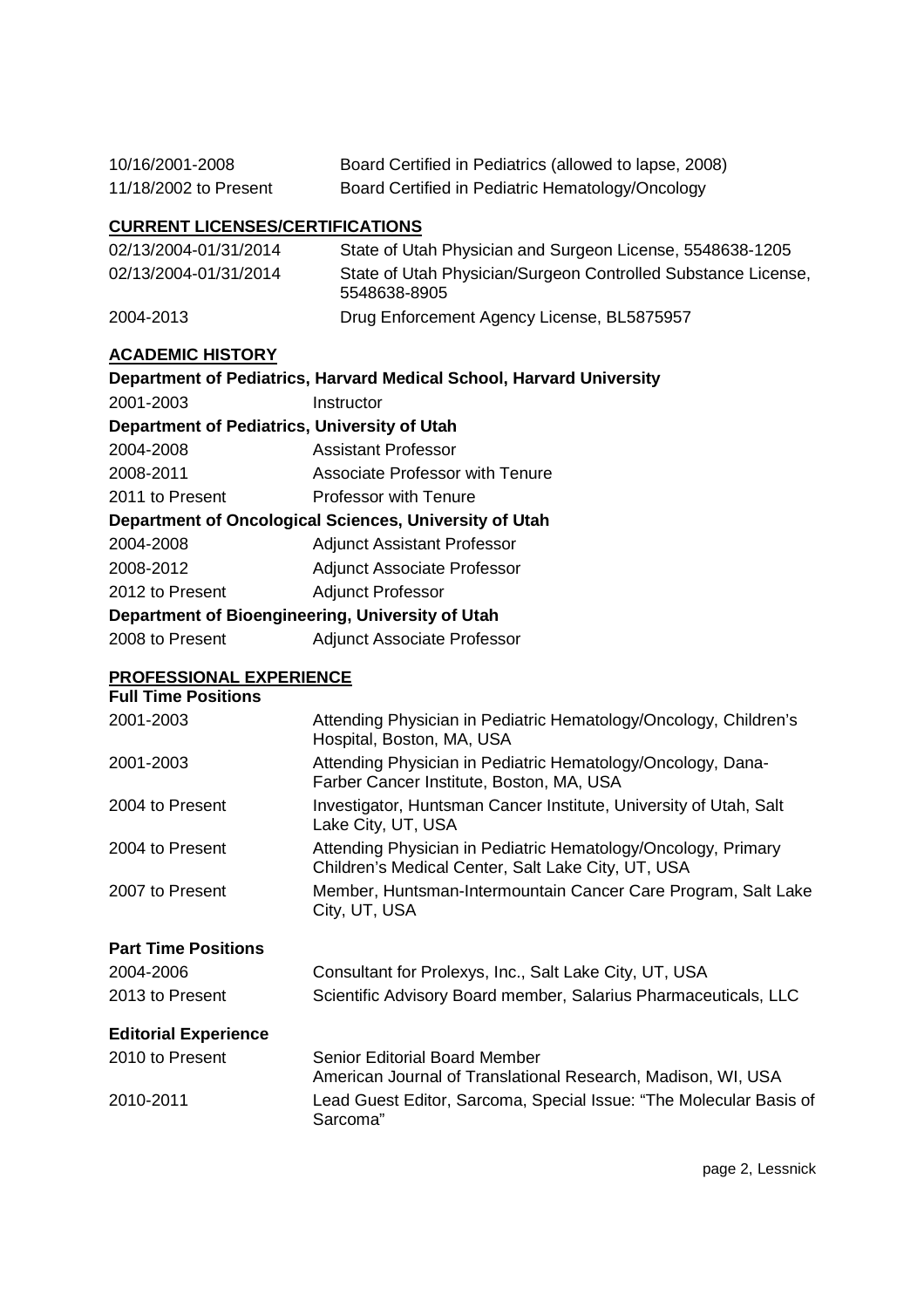| 2011 to Present | <b>Associate Editor</b><br>Frontiers in Pediatric Oncology, Laussane, Switzerland      |
|-----------------|----------------------------------------------------------------------------------------|
| 2012 to Present | <b>Review Editor</b><br>Frontiers in Cancer Genetics, Laussane, Switzerland            |
| 2012 to Present | <b>Editorial Board Member</b><br>Sarcoma, Hindawi Publishing Corporation, New York, NY |
| 2004 to Present | Ad hoc reviewer for the following journals:                                            |
|                 | <b>Cancer Cell</b>                                                                     |
|                 | <b>Cancer Genetics</b>                                                                 |
|                 | <b>Cancer Research</b>                                                                 |
|                 | Cell                                                                                   |
|                 | <b>Clinical Cancer Research</b>                                                        |
|                 | <b>Developmental Dynamics</b>                                                          |
|                 | Genes & Development                                                                    |
|                 | International Journal of Cancer                                                        |
|                 | Journal of Clinical Investigation                                                      |
|                 | Journal of Clinical Oncology                                                           |
|                 | Journal of Molecular Diagnostics                                                       |
|                 | Molecular Cancer Research                                                              |
|                 | Molecular and Cellular Biology                                                         |
|                 | Molecular and Cellular Biochemistry                                                    |
|                 | Nature Medicine                                                                        |
|                 | Oncogene                                                                               |
|                 | <b>Pediatric Blood and Cancer</b>                                                      |
|                 | <b>Pediatric Research</b>                                                              |
|                 | <b>PLoS Genetics</b>                                                                   |
|                 | Proceedings of the National Academy of Sciences (PNAS)                                 |
|                 | Sarcoma                                                                                |
| 2012            | Ad hoc reviewer for the Genetics Home Reference, U.S. National Library of<br>Medicine  |

# **SCHOLASTIC HONORS**

| 1989            | B.A., cum laude, High Honors in Biochemistry, Brandeis University,<br>Waltham, MA, USA                                         |
|-----------------|--------------------------------------------------------------------------------------------------------------------------------|
| 1990            | First Place Award, Short Term Training Program abstract<br>presentation, University of California, Los Angeles, CA, USA        |
| 1991            | Second Place Award, Alpha Omega Alpha Medical Honors Society<br>Research Award, University of California, Los Angeles, CA, USA |
| 2009 to Present | Jon and Karen Huntsman Presidential Professor in Cancer<br>Research, University of Utah, Salt Lake City, UT, USA               |

# **ADMINISTRATIVE EXPERIENCE**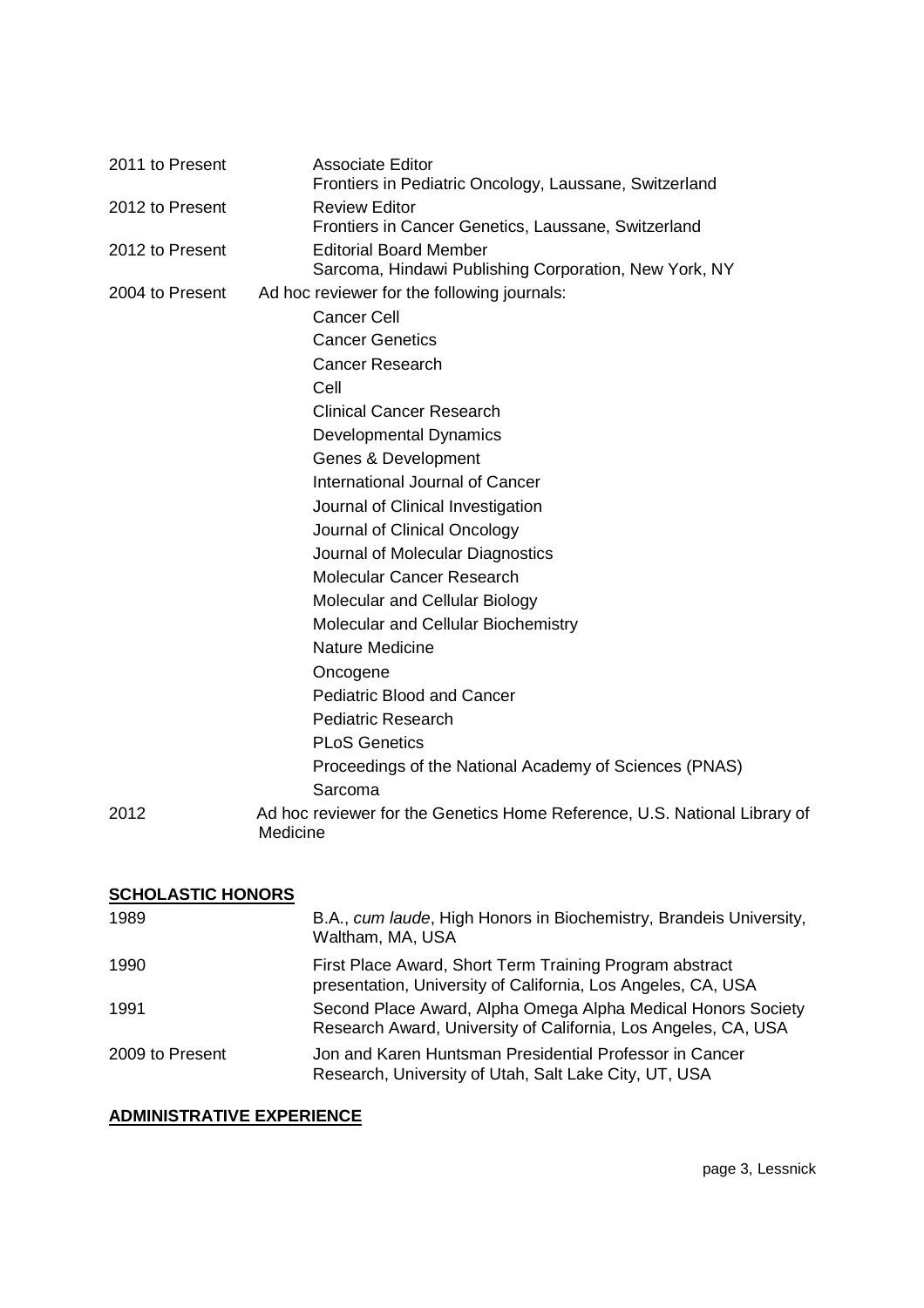| <b>Administrative Training</b>                  |                                                                                                                                                                      |
|-------------------------------------------------|----------------------------------------------------------------------------------------------------------------------------------------------------------------------|
| 2009                                            | Leadership Development for Heath Care Executives, David Eccles<br>School of Business, University of Utah (71 Continuing Medical<br><b>Education Credits)</b>         |
| 2010-2011                                       | Leadership Development Program, sponsored by Academic Affairs,<br>Health Sciences, and the Division of Human Resources, University<br>of Utah                        |
| <b>Administrative Duties</b>                    |                                                                                                                                                                      |
| 2006 to Present                                 | Founder and Administrator, The International Ewing's Sarcoma<br>Research Forum (on-line research discussion forum hosted through<br>Huntsman Cancer Institute)       |
| 2007-2010                                       | Co-Program Leader, Huntsman Cancer Institute Cancer Center<br>Support Grant, Nuclear Control of Cell Growth and Differentiation,<br>Program, Salt Lake City, UT, USA |
| 2009 to Present                                 | Director, Center for Children's Cancer Research (C3R), Huntsman<br>Cancer Institute, Salt Lake City, UT, USA                                                         |
| 2011                                            | Associate Director (with Dean Li), University of Utah Med to Grad<br>Program (U2M2G). Howard Hughes Medical Institute (HHMI)<br>funded program.                      |
| <b>Professional &amp; Scientific Committees</b> |                                                                                                                                                                      |
| 2004 to Present                                 | Member, Translational Research Committee, Children's Oncology<br>Group                                                                                               |
| 2004 to Present                                 | Member, Ewing's Sarcoma Biology Committee, Children's Oncology<br>Group                                                                                              |
| 2006 to Present                                 | Steering Committee Member, Bone Tumor Committee, Children's<br><b>Oncology Group</b>                                                                                 |
| 2006 to Present                                 | Chair, Ewing's Sarcoma Biology Committee, Children's Oncology<br>Group                                                                                               |
| 2007-2009                                       | Member, Young Investigators Committee, Children's Oncology<br>Group                                                                                                  |
| 2008 to Present                                 | Member, Faculty of 1000 Medicine, Sarcoma Section                                                                                                                    |
| 00000044                                        | Mappher Deard of Truckage Depald McDepald House Charities of                                                                                                         |

| 2008-2011       | Member, Board of Trustees, Ronald McDonald House Charities of  |
|-----------------|----------------------------------------------------------------|
|                 | the Intermountain Area, Inc., Member of Medical Policies and   |
|                 | <b>Procedures Committee</b>                                    |
| 2011-2013       | Member, Board of Directors, Connective Tissue Oncology Society |
| 2011 to Present | Member, Children's Oncology Group Scientific Council           |

| 2011 to Present | Vice Chair for Biology, Bone Tumor Committee, Children's |
|-----------------|----------------------------------------------------------|
|                 | <b>Oncology Group</b>                                    |

# **Grant Review Committee/Study Sections**

| 2006-2007       | Ad Hoc Peer Review Committee Member, American Cancer Society,            |
|-----------------|--------------------------------------------------------------------------|
|                 | Molecular Genetics and Oncogenes Grant Review Study Section              |
| 2007 to Present | Grant Reviewer, Liddy Shriver Sarcoma Initiative                         |
| 2008 to Present | Grant Reviewer, Alex's Lemonade Stand Foundation for Childhood<br>Cancer |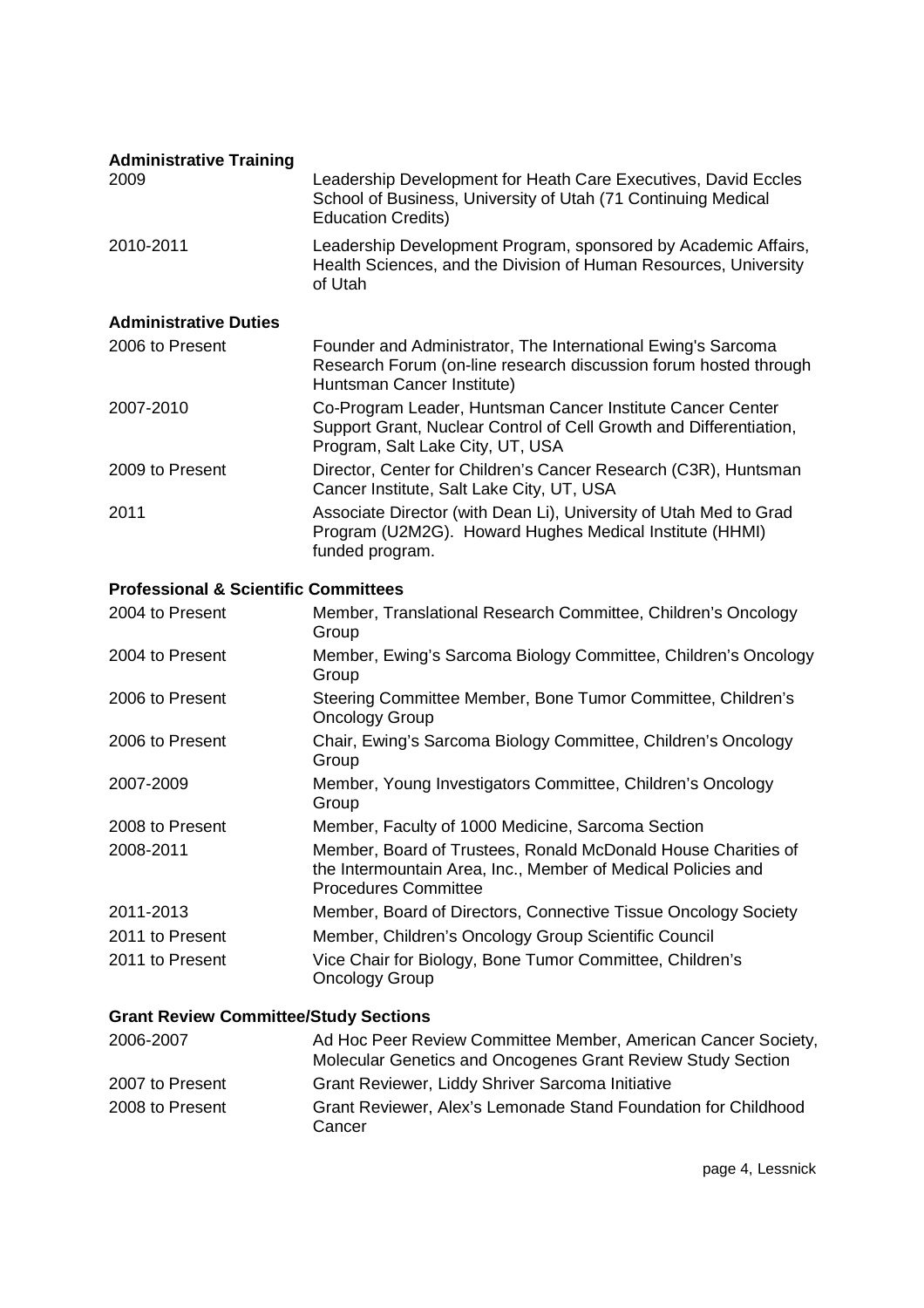| 2008-2011                                  | Member, American Cancer Society, Tumor Biology and Genomics                                                                                                                                                                                                            |
|--------------------------------------------|------------------------------------------------------------------------------------------------------------------------------------------------------------------------------------------------------------------------------------------------------------------------|
|                                            | <b>Grant Review Study Section</b>                                                                                                                                                                                                                                      |
| 2009                                       | Ad Hoc reviewer, Technical Evaluation Panel (TEP) for NIH National<br>Cancer Institute RFP N01-CM-90110-03 "Pediatric Preclinical<br><b>Testing Program"</b>                                                                                                           |
| 2010 to Present                            | Member, Special Emphasis Panel (SEP) for NIH National Cancer<br>Institute Loan Repayment Program (LRP), Clinical Research (L30<br>mechanism) and Pediatric Research (L40 mechanism)                                                                                    |
| 2011-2012                                  | Ad Hoc reviewer for NIH NCI-F Training Review Committee                                                                                                                                                                                                                |
| 2011                                       | Ad Hoc reviewer for NIH Special Emphasis Panel (SEP) ZRG OBT-<br>Z(02)                                                                                                                                                                                                 |
| 2011                                       | Grant Reviewer, CureSearch Ewing's Sarcoma Research Award                                                                                                                                                                                                              |
| 2012-2015                                  | Member, NIH NCI-F Institutional Training and Education study<br>section (appointment July 1, 2012 - June 30, 2015)                                                                                                                                                     |
| <b>Symposium/Meeting Chair/Coordinator</b> |                                                                                                                                                                                                                                                                        |
| 2004                                       | Co-organizer, Sarcoma, Symposium, Huntsman Cancer Institute,<br>Salt Lake City, UT, USA                                                                                                                                                                                |
| 2004                                       | Co-organizer, Huntsman Cancer Institute Retreat, Salt Lake City,<br>UT, USA                                                                                                                                                                                            |
| 2006                                       | Co-organizer, Cancer Center Retreat, University of Utah, Salt Lake<br>City, UT, USA                                                                                                                                                                                    |
| 2006                                       | Session Chair, Child Health Research Center, Annual Retreat, Salt<br>Lake City, UT                                                                                                                                                                                     |
| 2006                                       | Co-organizer, Oncological Sciences Retreat, University of Utah, Salt<br>Lake City, UT, USA                                                                                                                                                                             |
| 2009                                       | Session Chair, Connective Tissue Oncology Society 2009 Annual<br>Meeting, Miami, FL                                                                                                                                                                                    |
| 2010                                       | Session Chair, Global Perspectives on Cancer Prevention,<br>Diagnosis and Treatment: The Middle East and Utah, Salt Lake City,<br>UT                                                                                                                                   |
| 2010                                       | Co-organizer, Bone Sarcoma Genomics Consortium Meeting, April<br>17, 2010, Washington, D.C.                                                                                                                                                                            |
| 2010-2011                                  | American Society of Clinical Oncology 2010-2011 Cancer Education<br>Committee, Pediatric Oncology Track, for ASCO 2011 Annual<br>Meeting, Chicago, IL.                                                                                                                 |
| 2011                                       | Session Chair, "Pediatric Bone Sarcomas: Converging Progress on<br>the Biologic and Clinical Fronts?" American Society of Clinical<br>Oncology 2011 Annual Meeting, Chicago, IL.                                                                                       |
| 2011-2012                                  | American Society of Clinical Oncology 2011-2012 Cancer Education<br>Committee, Track Leader for Pediatric Oncology Track, and Cancer<br>Education liaison for the Pediatric Oncology Track Scientific<br>Program Committee, for ASCO 2012 Annual Meeting, Chicago, IL. |
| 2012                                       | Session Chair, "Molecular and Genomic Diagnostics in Pediatric<br>Oncology: When and How They Should Be Implemented?"<br>American Society of Clinical Oncology, 2012 National Meeting,<br>Chicago, IL.                                                                 |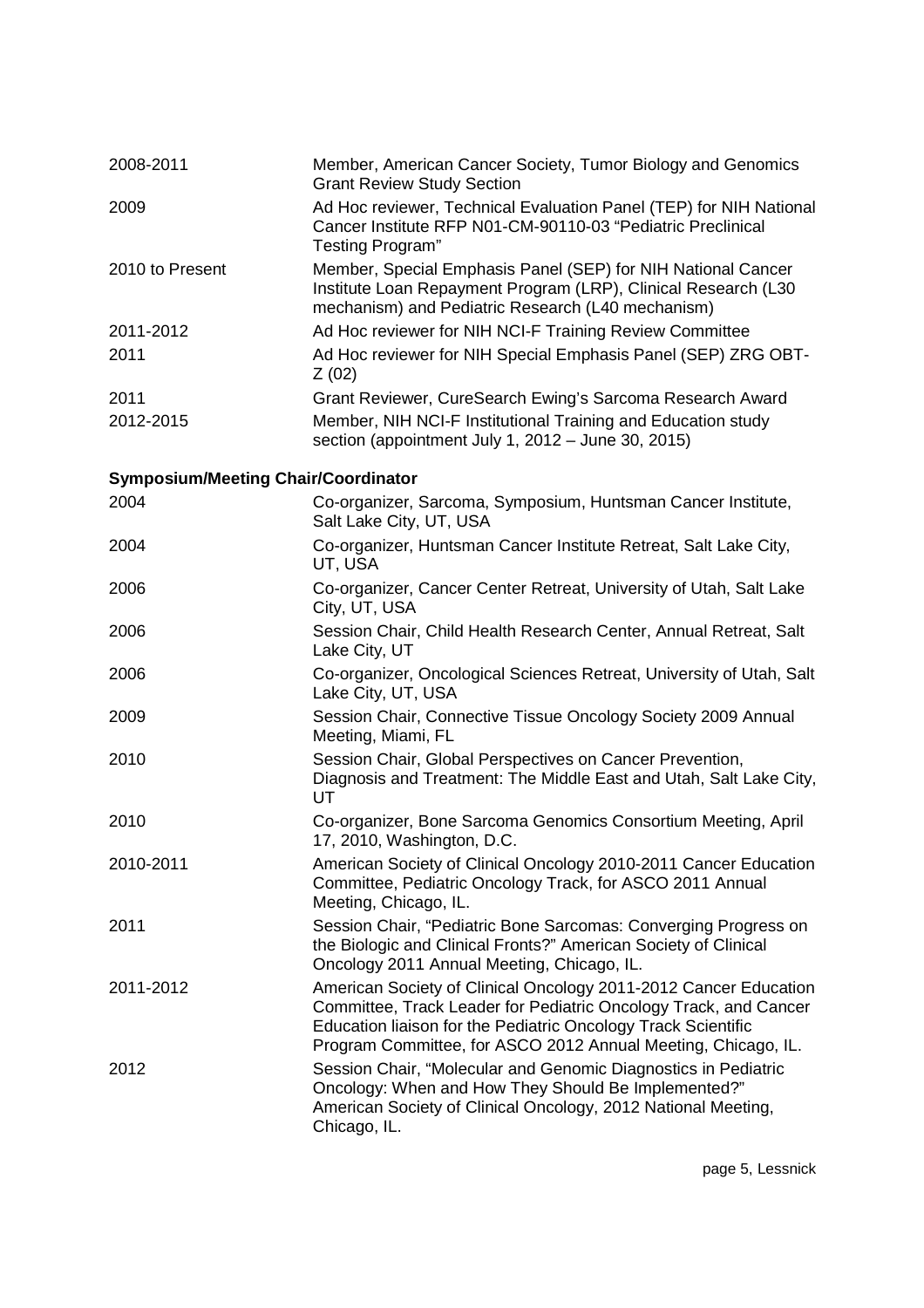| 2012-2013 | American Society of Clinical Oncology 2012-2013 Cancer Education<br>Committee, Pediatric Oncology Track, for ASCO 2013 Annual<br>Meeting, Chicago, IL. |
|-----------|--------------------------------------------------------------------------------------------------------------------------------------------------------|
| 2014      | Co-organizer, Connective Tissue Oncology Society 2014 Annual<br>Meeting, Berlin, Germany                                                               |

## **UNIVERSITY COMMUNITY ACTIVITIES**

| 2004-2005       | Member, Oncological Sciences Faculty Search Committee                                                                         |
|-----------------|-------------------------------------------------------------------------------------------------------------------------------|
| 2004-2005       | Member, University of Utah Small Animal Imaging Committee                                                                     |
| 2004-2006       | Member, Adult Oncology Sarcoma Faculty Search Committee                                                                       |
| 2004-2006       | Co-mentor, Multidisciplinary Cancer Research Training Grant                                                                   |
| 2004 to Present | Member, Molecular Biology Program                                                                                             |
| 2004 to Present | Member, Sarcoma Services                                                                                                      |
| 2004 to Present | Member, M.D./Ph.D. Admission Committee                                                                                        |
| 2004 to Present | Member, M.D./Ph.D. Advisory Committee                                                                                         |
| 2004-2007       | Mentor, Children's Health Research Center                                                                                     |
| 2005-2007       | Member, Molecular Biology Admissions Committee                                                                                |
| 2005 to Present | Mentor, Hematology Training Grant                                                                                             |
| 2005-2007       | Member, Pediatric Pathology Faculty Search Committee                                                                          |
| 2007-2008       | Member at Large, Department of Oncological Sciences, Graduate<br>Committee                                                    |
| 2007            | Member, USTAR Neuroscience and Biomedical Technology<br>Research Building Small Animal Imaging Facility Steering<br>Committee |
| 2007-2009       | Member, School of Medicine, Seminar Series Committee                                                                          |
| 2007-2012       | Mentor, Developmental Biology Training Grant                                                                                  |
| 2007-2012       | Mentor, Genetics Training Grant                                                                                               |
| 2007 to Present | Mentor, Multidisciplinary Cancer Research Training Grant                                                                      |
| 2007-2008       | Chair, Pediatric Hematology/Oncology Faculty Search Committee                                                                 |
| 2007-2009       | Organizer, Sarcoma Research in Progress Series                                                                                |
| 2007-2011       | Executive Committee member, Multidisciplinary Cancer Research<br><b>Training Grant</b>                                        |
| 2007 to Present | Member, Huntsman Cancer Institute, Research Leadership Council                                                                |
| 2007-2008       | Member, Faculty search committee for Director of Pediatric<br>Pathology Division                                              |
| 2008            | Member, Member, Center for Clinical and Translational Science,<br><b>Internal Advisory Committee</b>                          |
| 2008-2009       | Member, Radiation Oncology Faculty Search Committee                                                                           |
| 2008 to Present | Member, Huntsman Cancer Institute Biostatistics Shared Resource<br><b>Oversight Committee</b>                                 |
| 2008 to Present | Member, Huntsman Cancer Institute Tissue Resource and<br>Application Core (TRAC) Faculty Advisory Board                       |
| 2008-2009       | Member, Huntsman Cancer Institute, Faculty Search Committee for<br>Sarcoma Medical Oncologist                                 |

page 6, Lessnick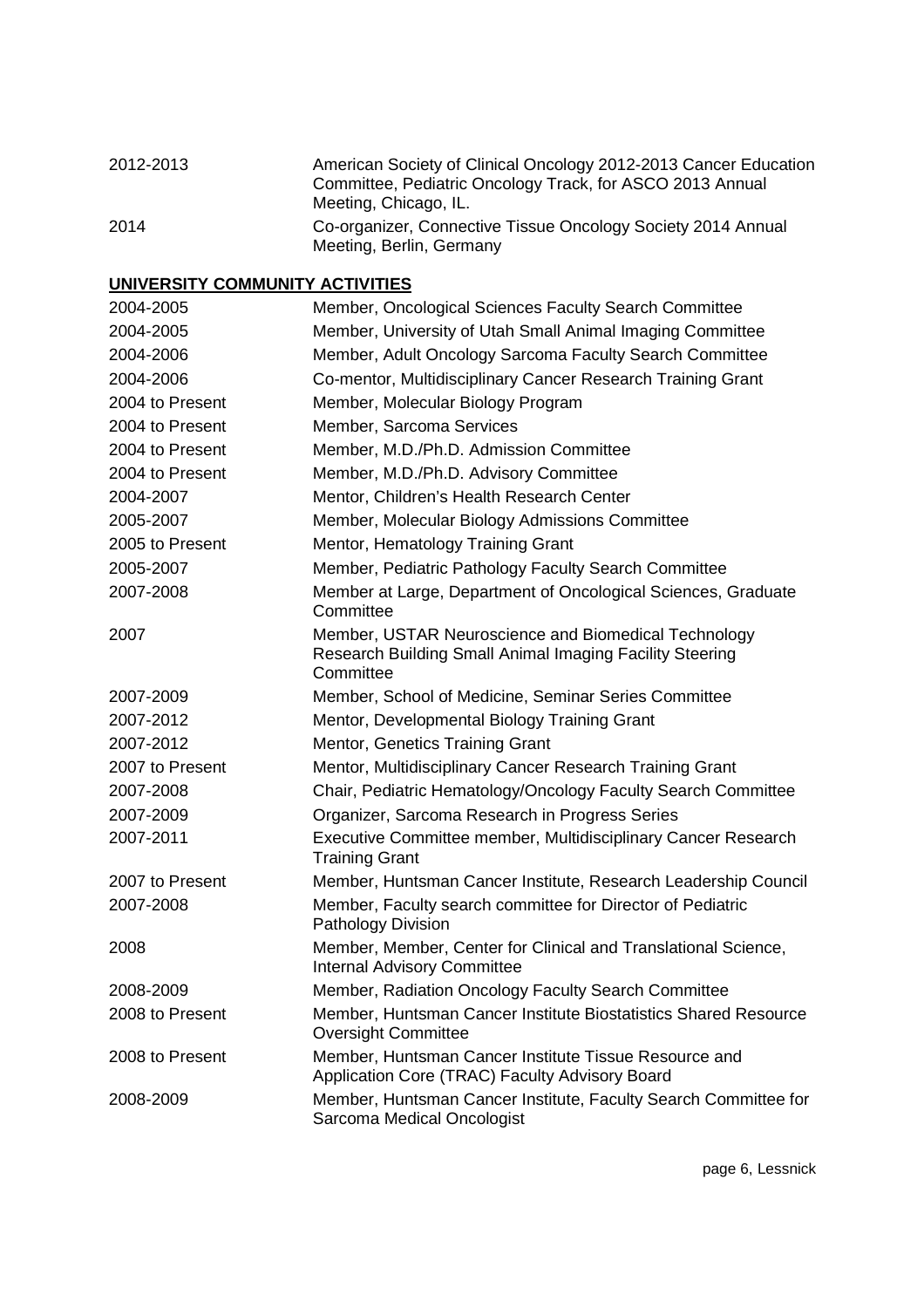| 2008-2011       | Member, Department of Oncological Sciences, Curriculum<br>Committee                                |
|-----------------|----------------------------------------------------------------------------------------------------|
| 2008 to Present | MD/PhD Program Representative, Department of Oncological<br>Sciences, Graduate Committee           |
| 2008-2009       | Member, Huntsman Cancer Institute Biostatistics Shared Resource<br><b>Faculty Search Committee</b> |
| 2009 to Present | Member, Department of Pediatrics Executive Committee                                               |
| 2009-2012       | Member, University of Utah Academic Senate                                                         |
| 2009 to Present | Member, Huntsman Cancer Institute, Comparative Oncology<br><b>Resource Steering Committee</b>      |
| 2011 to Present | Scholar, Entrepreneurial Faculty Scholars Program                                                  |
| 2011-2012       | Chair, Department of Oncological Sciences Faculty Search<br>Committee for genomics position        |

## **MEMBERSHIPS IN PROFESSIONAL SOCIETIES**

| 1989-1998            | <b>American Medical Association</b>                                                                                                                                                               |
|----------------------|---------------------------------------------------------------------------------------------------------------------------------------------------------------------------------------------------|
| 1990 to Present      | American Association for the Advancement of Science                                                                                                                                               |
| 1996-2003            | <b>Massachusetts Medical Society</b>                                                                                                                                                              |
| 2004 to Present      | Children's Oncology Group                                                                                                                                                                         |
| 2005 to Present      | American Society of Pediatric Hematology/Oncology                                                                                                                                                 |
| 2006 to Present      | <b>Connective Tissue Oncology Society</b>                                                                                                                                                         |
| 2006 to Present      | American Association of Cancer Research                                                                                                                                                           |
| 2010 to Present      | American Society of Clinical Oncology                                                                                                                                                             |
| <b>FUNDING</b>       |                                                                                                                                                                                                   |
| <b>Active Grants</b> |                                                                                                                                                                                                   |
| $3/1/10 - 2/28/15$   | 5 R01 CA140394-02<br><b>EWS/FLI and its Targets in Ewing's Sarcoma</b><br><b>NIH/NCI</b><br>Total Direct Costs: \$1,037,500. Total Costs: \$1,564,440.<br>Role: Principal Investigator            |
| $3/1/07 - 2/29/12$   | 5 U10 CA98543-09<br><b>Children's Oncology Group Master Grant</b><br>NIH/NCI<br>Direct Costs: \$10,033. Total Costs: \$15,000.<br>Role: Member of the Scientific Council                          |
| $1/1/12 - 9/30/12$   | 10027157<br><b>Ewing's Sarcoma Research Fellowship</b><br>Sydney's Incredible Defeat of Ewing's Sarcoma (SIDES)<br>Direct Costs: \$30,000. Total Costs: \$30,000.<br>Role: Principal Investigator |
| $3/1/11 - 2/29/12$   | 5 U10 CA98543-09<br><b>Children's Oncology Group Master Grant</b>                                                                                                                                 |

page 7, Lessnick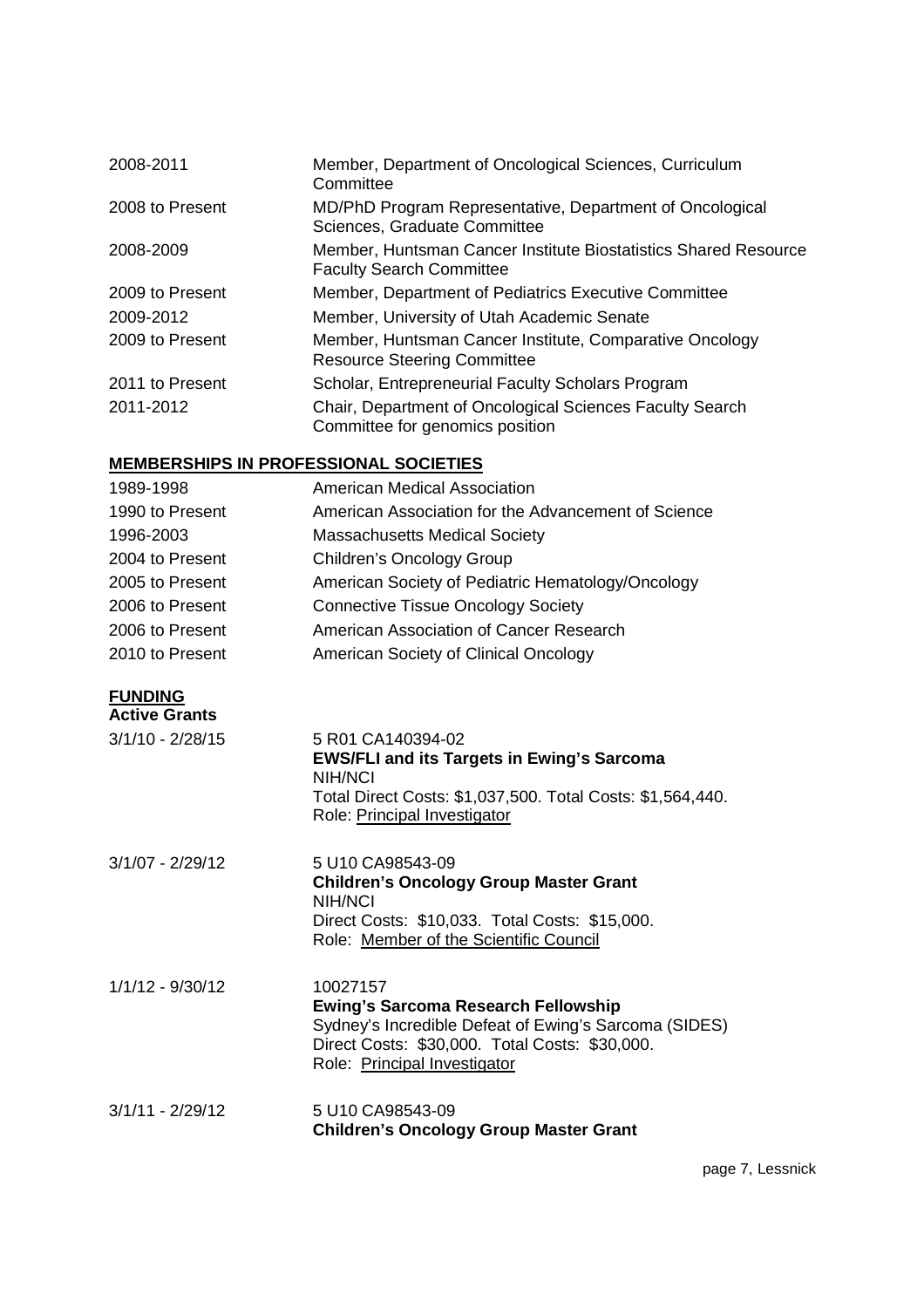|                      | NIH/NCI<br>Direct Costs: \$8,406. Total Costs: \$12,566.<br>Role: Study Chair, AEWS07B1                                                                                                                                                                                  |
|----------------------|--------------------------------------------------------------------------------------------------------------------------------------------------------------------------------------------------------------------------------------------------------------------------|
| $1/1/12 - 12/31/12$  | 1167<br><b>New Approach to Ewing's Sarcoma</b><br>Hyundai Hope on Wheels<br>Total Direct Costs: \$100,000. Total Costs: \$100,000.<br>Role: Principal Investigator                                                                                                       |
| $12/1/11 - 11/30/12$ | 10022793<br>Prognostic Value of p53 and/or p16 Alterations in Ewing's<br><b>Sarcoma</b><br><b>Thrasher Research Fund</b><br>Total Direct Costs: \$172,052. Total Costs: \$199,851<br>Role: Principal Investigator                                                        |
| <b>Past Grants</b>   |                                                                                                                                                                                                                                                                          |
| $4/1/09 - 3/31/12$   | 5 R21 CA138295-02<br>Antibody Based Detection of Translocations in Pediatric Cancer<br>NIH/NCI<br>Total Direct Costs: \$408,323. Total Costs: \$662,200.<br>Role: Principal Investigator                                                                                 |
| 7/1/09 - 6/30/11     | PID 10011515<br><b>Molecular Diagnostic, Prognostic, and Therapeutic Approaches</b><br><b>Towards Ewing's Sarcoma</b><br>Total Direct Costs: \$200,000. Total Costs: \$200,000.<br>Alex's Lemonade Stand Foundation<br>Role: Principal Investigator                      |
| $5/9/97 - 4/30/15$   | 5P30CA042014-22 (Beckerle)<br><b>Cancer Center Support Grant (Beckerle PI since 05/01/06)</b><br>Total Direct Costs: \$460,789 (interim funding)<br><b>NIH/NCI</b><br>Role: Program Leader, Nuclear Control of Cell Growth and<br>Differentiation Program, 5/1/08-9/1/10 |
| 7/1/06 - 6/30/10     | RSG0618801MGO<br><b>EWS/FLI and its Targets in Ewing's Sarcoma Development</b><br>Total Direct Costs: \$600,000. Total Costs: \$714,000.<br><b>American Cancer Society</b><br>Role: Principal Investigator                                                               |
| $9/1/08 - 8/31/10$   | PID 10008382<br><b>NR0B1 in Ewing's sarcoma</b><br>Total Direct Costs: \$100,000. Total Costs: \$100,000.<br>Liddy Shriver Sarcoma Initiative<br>Role: Principal Investigator                                                                                            |

page 8, Lessnick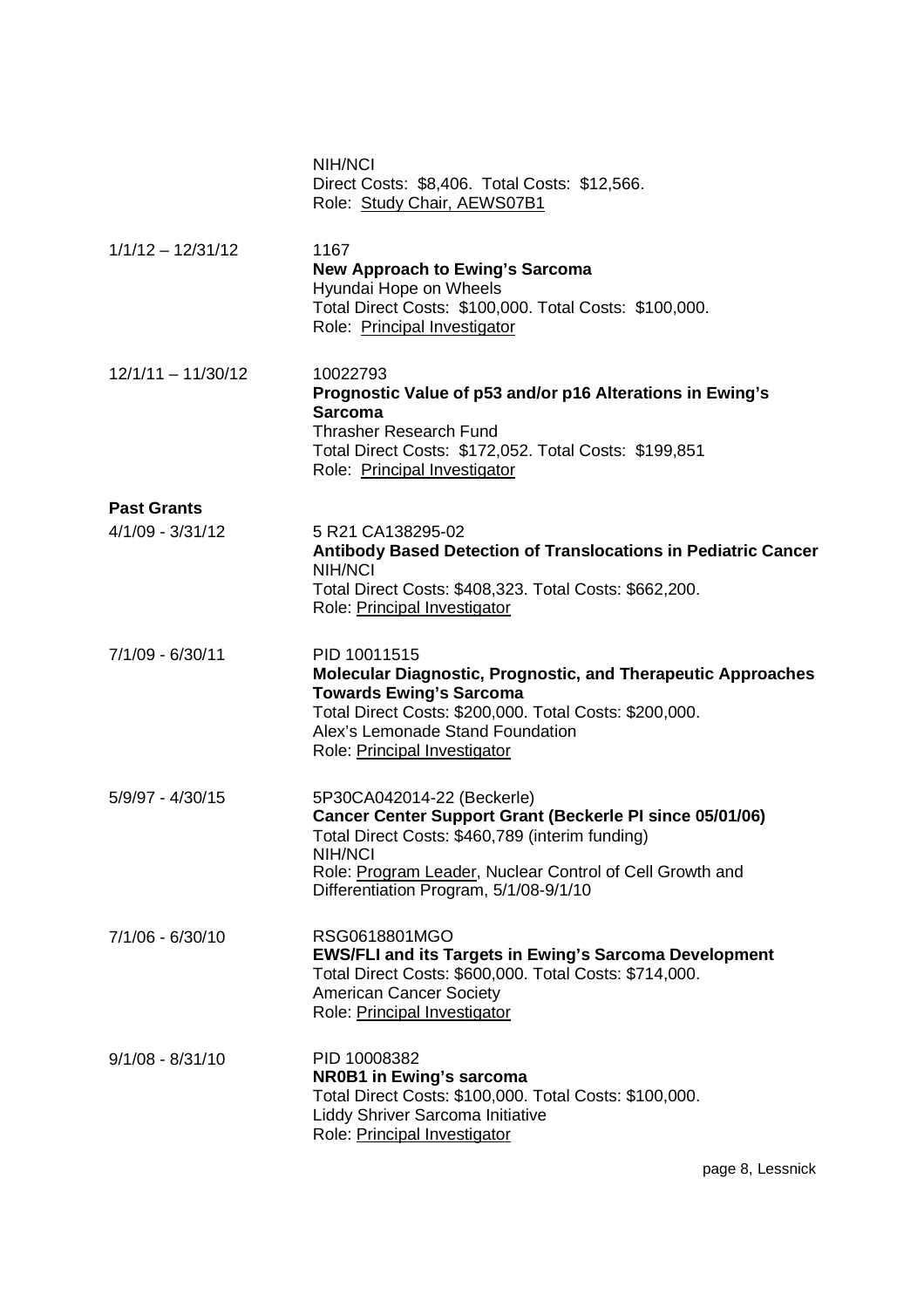| 7/31/02 - 6/30/07<br>No cost extension to<br>06/30/2008 | K08 CA096755<br><b>Tumor Suppressors in Ewing's Sarcoma</b><br>Total Direct Costs: \$754,533. Total Costs: \$814,896.<br>NIH/NCI<br>Role: Principal Investigator                                                            |
|---------------------------------------------------------|-----------------------------------------------------------------------------------------------------------------------------------------------------------------------------------------------------------------------------|
| 2/14/05 - 7/14/07                                       | SPR06INN0VRESEARCHLESSNICK<br><b>Analysis of EWS/FLI Target Genes</b><br>Total Direct Costs: \$50,000. Total Costs: \$50,000.<br><b>Primary Children's Medical Center Foundation</b><br>Role: Principal Investigator        |
| 7/1/05 - 6/30/07                                        | PID2412050<br><b>Analysis of Ewing's Sarcoma EWS/FLI Target Genes</b><br>Total Direct Costs: \$70,000. Total Costs: \$70,000.<br><b>Hope Street Kids</b><br>Role: Principal Investigator                                    |
| 1/1/07 - 12/31/07                                       | PID10002446<br><b>NR0B1 in Ewing's sarcoma</b><br>Total Direct Costs: \$25,000. Total Costs: \$25,000.<br>Liddy Shriver Sarcoma Initiative<br>Role: Principal Investigator                                                  |
| 1/1/07 - 12/31/07                                       | PID10002447<br><b>EWS/ETS Detection in Ewing's sarcoma</b><br>Total Direct Costs: \$25,000. Total Costs: \$25,000.<br>Liddy Shriver Sarcoma Initiative<br>Role: Principal Investigator                                      |
| 3/1/08 - 2/28/09                                        | PID10006471<br>Molecular Diagnostic, Prognostic, and Therapeutic Approaches<br><b>Towards Ewing's Sarcoma</b><br>Total Direct Costs: \$50,000. Total Costs: \$50,000.<br>Sunbeam Foundation<br>Role: Principal Investigator |
| <b>Past Contracts</b><br>3/1/2010 - 2/28/2011           | 19849<br>Children's Oncology Group Chair's Grant (Reaman PI)<br>Direct Costs: \$9,803<br><b>NIH/NCI</b><br>Role: Study Chair AEWS07B1                                                                                       |

# **TEACHING RESPONSIBILITIES/ASSIGNMENTS**

## **Course and Curriculum Development**

2005 Developed (with N. Moghal) new section for Molecular Biology

page 9, Lessnick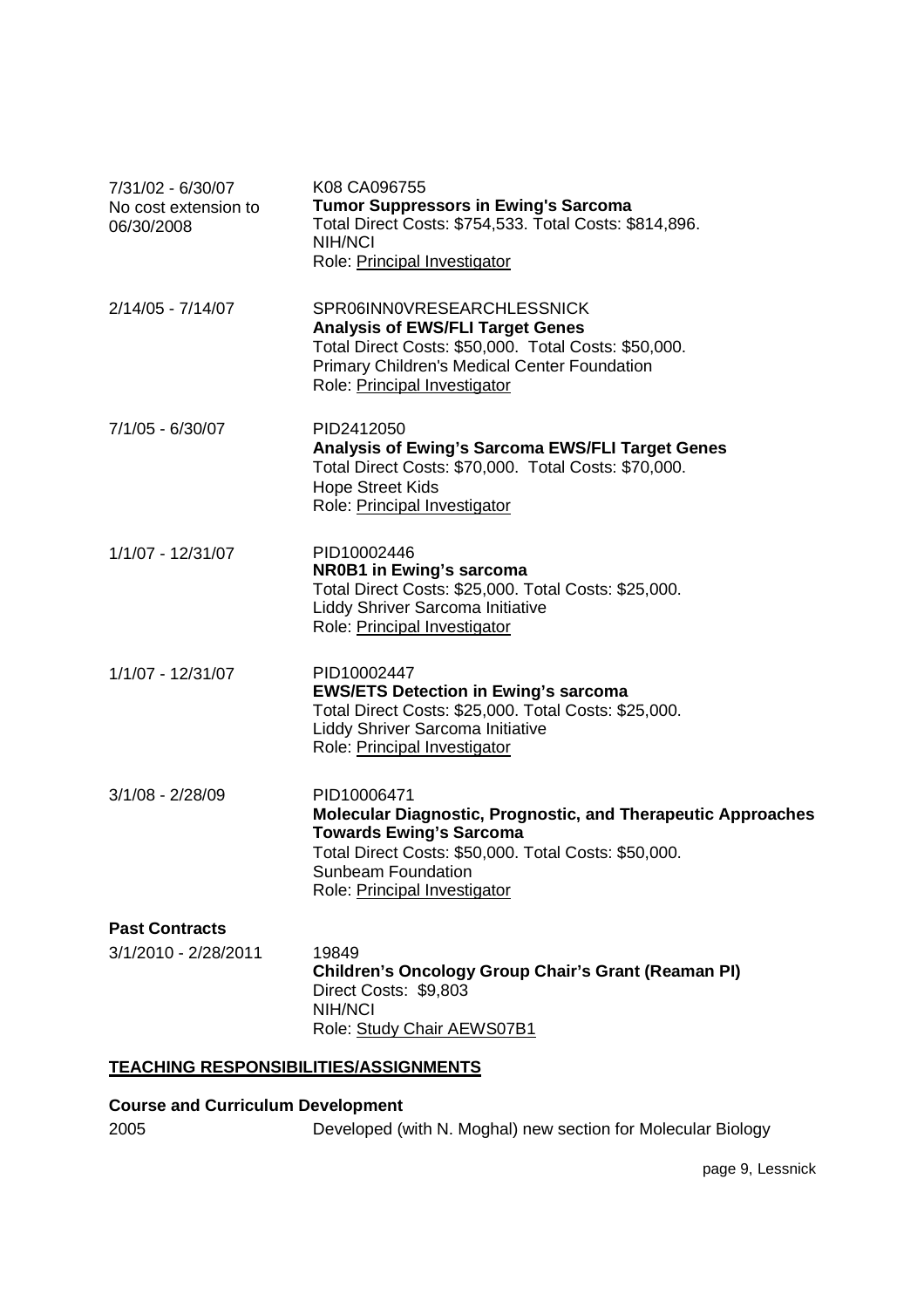|                         | Journal Club and Grant Writing Course (MOLBIOL6100):<br>RAS/MAPK Signaling in Development and Cancer                                                                                                                                                                                                                                                    |
|-------------------------|---------------------------------------------------------------------------------------------------------------------------------------------------------------------------------------------------------------------------------------------------------------------------------------------------------------------------------------------------------|
| 2008                    | Complete reorganization of Molecular Biology of Cancer Course<br>(ONCSC 6500-001) when took over organization duties from David<br>Virshup. Course renamed "Clinical and Molecular Cancer Biology."                                                                                                                                                     |
| 2008                    | Developed (with A. Welm) the Cancer Biology Journal Club (ONCSC<br>7700-003), to include faculty mentors and monthly themes to<br>enhance the educational component of this journal club.                                                                                                                                                               |
| <b>Courses Directed</b> |                                                                                                                                                                                                                                                                                                                                                         |
| 2005 to 2011            | Director (with A. Welm), Cancer Biology Journal Club, ONCSC<br>7700-003 (previously titled Cancer Mechanisms, Targets, and<br>Therapeutics Journal Club). Mixed class with graduate students,<br>postdoctoral fellows, clinical fellows, and others. Approximately 30-<br>40 trainees per year. Class runs weekly throughout the entire<br>school year. |
| 2008 to 2011            | Director, Molecular Biology of Cancer Course, ONCSC 6500-001.<br>Mixed class, primarily for graduate students, but also includes<br>postdoctoral and clinical fellows, occasional faculty members, etc.<br>Class runs once every-other year, approximately 40 attendees,<br>meets three times per week for a half-semester.                             |
| <b>Course Lectures</b>  |                                                                                                                                                                                                                                                                                                                                                         |
| 2001-2003               | Lecturer for Pediatric Hematology/Oncology Fellow's Consolidation<br>Course, Dana-Farber Cancer Institute and Children's Hospital,<br>Boston, MA. Fellow's course, one lecture per year.                                                                                                                                                                |
| 2004 to Present         | Ad Hoc Faculty Supervisor, Pediatric Hematology/Oncology Journal<br>Club, University of Utah, Salt Lake City, UT. For entire Pediatric<br>Hematology/Oncology Division, serve as faculty supervisor when<br>requested.                                                                                                                                  |
| 2005-2006               | Instructor, Molecular Biology Journal Club and Grant Writing, Mol<br>Biol 6100, University of Utah, Salt Lake City, UT. Graduate student<br>class, approximately 8 students per semester, met weekly for 12<br>weeks.                                                                                                                                   |
| 2005-2007               | Lecturer, Molecular Biology of Cancer Course (Virshup, organizer),<br>ONCSC 6500-001. Graduate student class, approximately 30-40<br>students per year. Two lectures per year.                                                                                                                                                                          |
| 2005 to Present         | Lecturer, Medical Student Research Program (Kaplan, organizer).<br>Medical student class, approximately 30-40 students per year. One<br>lecture per year.                                                                                                                                                                                               |
| 2005-2008               | Lecturer, Undergraduate Cancer Research Program (Trede,<br>organizer). Undergraduate summer class, approximately 10<br>students per year. One lecture per year.                                                                                                                                                                                         |
| 2005 to Present         | Lecturer on Lessnick Laboratory Research in Faculty Research<br>Interest Series course. Graduate class, approximately 30 students<br>per year. One lecture per year.                                                                                                                                                                                    |
| 2006 to Present         | Lecturer on Sarcoma in Clinical Cancer Biology Course (Virshup,<br>then Kuwada, then Trede and Topham organizers). Graduate                                                                                                                                                                                                                             |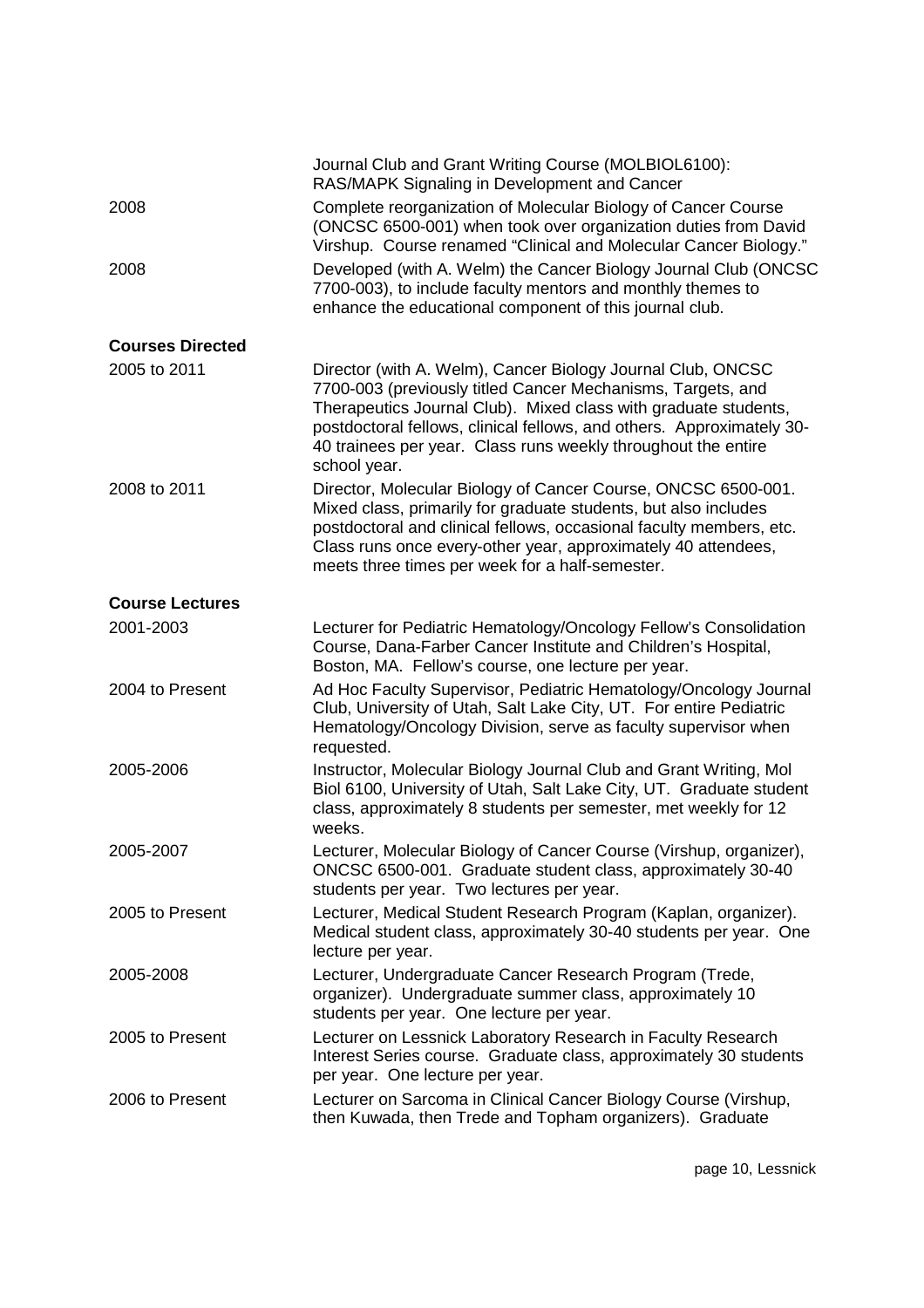|                             | student class, approximately 30-40 students per year. One lecture<br>per year.                                                                                                                                                                                                                                                                                  |
|-----------------------------|-----------------------------------------------------------------------------------------------------------------------------------------------------------------------------------------------------------------------------------------------------------------------------------------------------------------------------------------------------------------|
| 2006 to Present             | Lecturer on Ewing's sarcoma and cell cycle regulation in<br>Orthopedics Residents Basic Science Series (Randall, organizer).<br>Orthopedic resident class, approximately 15-20 residents per year.<br>Two lectures per year.                                                                                                                                    |
| 2007 to Present             | Lecturer on Hematology in Physiology and Medicine for the<br>Molecular Biologist Course, ONCSC 6520-001 (Li, organizer).<br>Graduate student class, approximately 30 students per year. 1.5<br>lectures per year.                                                                                                                                               |
| 2010 to Present             | Lecturer on Pediatric Cancer in Molecule, Cells, and Cancer Medical<br>School Class, University of Utah School of Medicine. Medical<br>student class, approximately 80 students. One lecture per year.                                                                                                                                                          |
| <b>Small Group Teaching</b> |                                                                                                                                                                                                                                                                                                                                                                 |
| 2001-2003                   | Tutorial group leader for Hematology course, Harvard Medical<br>School, Boston, MA. Medical student tutorial section consisting of 8<br>students, met three times per week for approximately one month.                                                                                                                                                         |
| 2006 to Present             | Mentor, Department of Pediatrics Grant Writing Retreat, Deer Valley,<br>UT. Pediatric junior faculty-level workshop, runs twice per year with<br>10-20 attendees. Attend, when available, for entire weekend.                                                                                                                                                   |
|                             | <b>Postdoctoral Fellows supervised (direct laboratory supervision)</b>                                                                                                                                                                                                                                                                                          |
| 2004-2006                   | Chi Braunreiter, M.D.<br>Children's Health Research Center trainee<br>Multidisciplinary Cancer Research Training Grant awardee<br>Current position: Assistant Director of Clinical Services, Division of<br>Pediatric Hematology/Oncology, DeVos Children's Hospital, Grand<br>Rapids, MI; Assistant Professor, Michigan State University, Grand<br>Rapids, MI. |
| 2005-2007                   | Jeffrey Hancock, M.D.<br>Children's Health Research Center trainee<br><b>Hematology Training Grant awardee</b><br>Amgen Fellowship awardee<br>Current position: Pediatric Hematologist/Oncologist, Teton<br>Oncology, Rexburg, ID, and Adjunct Faculty member of Pediatric<br>Hematology/Oncology Division, University of Utah, Salt Lake City,<br>UT           |
| 2007 to Present             | Wen Luo, Ph.D.<br>Awarded Alex's Lemonade Stand Grant<br><b>Awarded PCMC Foundation Grant</b>                                                                                                                                                                                                                                                                   |
| 2008 to 2010                | Colleen Druzgal, M.D.<br>Children's Health Research Center trainee<br>Multidisciplinary Cancer Research Training Grant awardee<br>Current position: Assistant Professor, Dept. of Pediatric<br>Hematology/Oncology, University of Virginia, Charlottesville, VA                                                                                                 |
| 2011 to Present             | Michael J. Monument, MD, MSc<br>Sarcoma Advanced Research and Clinical Fellow<br>Awarded Orthopaedic Research and Education Foundation Young                                                                                                                                                                                                                    |

page 11, Lessnick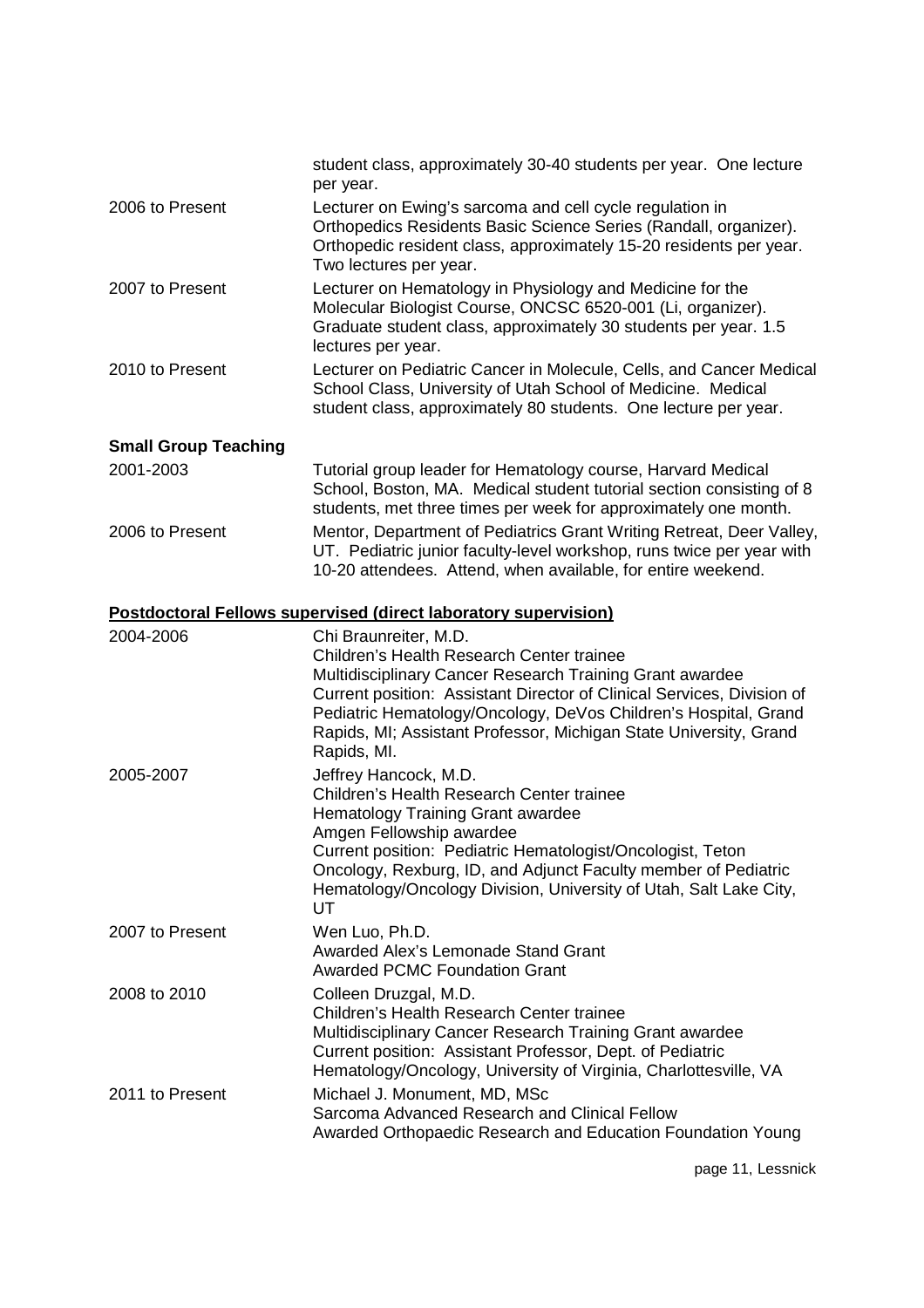Investigator Grant, 2012.

## **Graduate Students Supervised (direct laboratory supervision as thesis advisor)**

| 2005-2010       | Kunal Gangwal, PhD candidate, Department of Oncological<br>Sciences. Received PhD 2010. Currently a postdoctoral fellow with<br>Dr. Satyam Subramaniam at Dr. Reddy's Laboratories, Hyderabad,<br>India.                                                                                                 |
|-----------------|----------------------------------------------------------------------------------------------------------------------------------------------------------------------------------------------------------------------------------------------------------------------------------------------------------|
| 2007 to Present | Elizabeth Toomey, PhD candidate, Department of Oncological<br>Sciences                                                                                                                                                                                                                                   |
| 2007 to 2011    | Ashley Kowalewski, PhD candidate, Department of Oncological<br>Sciences. Received MS 2012.                                                                                                                                                                                                               |
| 2007 to Present | Savita Sankar, PhD candidate, Department of Oncological Sciences                                                                                                                                                                                                                                         |
| 2008 to 2010    | Sam Francis, MS candidate, Bioengineering Department. Received<br>MS 2010. Currently in University of Utah Medical School class of<br>2014.                                                                                                                                                              |
| 2009 to Present | John Fadul, PhD candidate, Department of Oncological Sciences                                                                                                                                                                                                                                            |
|                 | M.D./Ph.D. Students Supervised (direct laboratory supervision as thesis advisor)                                                                                                                                                                                                                         |
| 2005-2009       | Michelle Kinsey, Department of Oncological Sciences<br>Multidisciplinary Cancer Research Training Grant awardee<br>Current position: Medical Science Liaison with Novartis                                                                                                                               |
| 2005-2008       | Leah Owen, Department of Oncological Sciences<br>Developmental Biology Training Grant awardee<br>Current position: Ophthalmology resident in University of Utah<br>School of Medicine.                                                                                                                   |
| 2012 to Present | Jason Tanner, Department of Oncological Sciences                                                                                                                                                                                                                                                         |
|                 | <b>Medical Students Supervised (direct laboratory supervision)</b>                                                                                                                                                                                                                                       |
| 2005            | <b>Brayden McBride</b>                                                                                                                                                                                                                                                                                   |
|                 | Summer research project                                                                                                                                                                                                                                                                                  |
| 2007            | Jarem Lloyd<br>Summer research project                                                                                                                                                                                                                                                                   |
| 2010-2011       | <b>Robert Beck</b><br>Took one year leave-of-absence from medical school to pursue<br>research training. Currently in his first year of Surgery Preliminary<br>Residency at the University of Kentucky<br>Dr. James A. Bush Memorial Research Awardee (for most<br>meritorious medical student research) |
|                 | <b>Undergraduate Students Supervised (direct laboratory supervision)</b>                                                                                                                                                                                                                                 |
| 2004-2005       | <b>Brittany Folks</b>                                                                                                                                                                                                                                                                                    |
|                 | Biology Undergraduate Research Program (BioURP) participant                                                                                                                                                                                                                                              |
| 2005            | Danielle Wang                                                                                                                                                                                                                                                                                            |

Biology Undergraduate Summer Research Program participant 2007 Austin Trinh Biology Undergraduate Research Program (BioURP) participant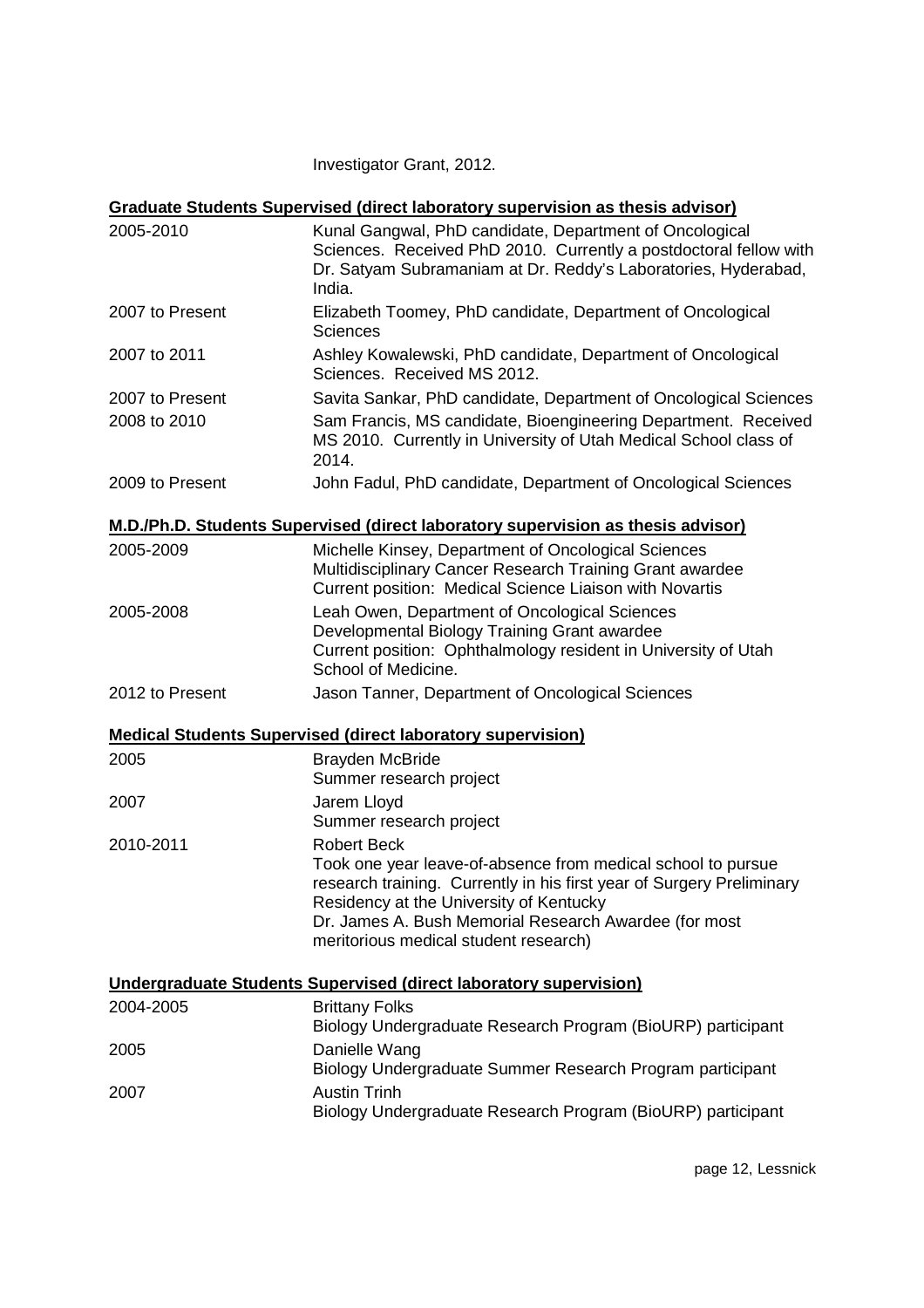| 2008            | <b>Camille Enriquez</b><br>Utah Research Access for Minorities Program (URAMP) participant                                                                      |
|-----------------|-----------------------------------------------------------------------------------------------------------------------------------------------------------------|
| 2009-2012       | Bianca Lui<br>Undergraduate researcher from University of Utah. Following<br>graduation has taken a position at Idaho Technologies as a research<br>technician. |
| 2010            | Aaron Grossberg<br>Biology Undergraduate Summer Research Program participant                                                                                    |
| 2011            | <b>Kristie Sleight</b><br>ACCESS Program for Women in Science and Mathematics trainee,<br>remained in lab as undergraduate researcher                           |
| 2011            | Danielle Nakai<br>Native American Summer Internship Program participant via<br><b>Department of Pediatrics</b>                                                  |
| 2012            | Benjamin Neff                                                                                                                                                   |
| 2013 to Present | <b>Erin Price</b><br>ACCESS Program for Women in Science and Mathematics trainee                                                                                |

## **Graduate Student Supervisory Committees (non-chair)**

| <b>Completion date</b> |                                                        |
|------------------------|--------------------------------------------------------|
| 2006                   | Annie Eisinger, Department of Oncological Sciences     |
| 2006                   | Dawne Shelton, Department of Oncological Sciences      |
| 2007                   | Deepak Raj, Department of Oncological Sciences         |
| 2007                   | Derick Holt, Department of Oncological Sciences        |
| 2007                   | Jeff Lenkart, Department of Oncological Sciences       |
| 2008                   | Sean Green, Department of Oncological Sciences         |
| 2008                   | Kym Zumbrennen, Department of Oncological Sciences     |
| 2008                   | Adam Kreutzer, Department of Oncological Sciences      |
| 2009                   | Stephen George, Department of Neurobiology and Anatomy |
| 2009                   | Talmage Broadbent, Department of Oncological Sciences  |
| 2010                   | Chris Peterson, Department of Oncological Sciences     |
| 2010                   | Marc Elgort, Department of Oncological Sciences        |
| 2010                   | Lynn Rudner, Department of Oncological Sciences        |
| 2011                   | Andrew Oler, Department of Oncological Sciences        |
| 2011                   | Aubrey Chan, Department of Oncological Sciences        |
| 2012                   | Elizabeth Sloan, Department of Oncological Sciences    |
| Current                | Kelsi Kretschmann, Department of Oncological Sciences  |
| Current                | Krystal Straessler, Department of Human Genetics       |
| Current                | Vahid Khoddami, Department of Oncological Sciences     |
| Current                | Joseph Cho, Department of Oncological Sciences         |

# **Preliminary Committees for Graduate Students**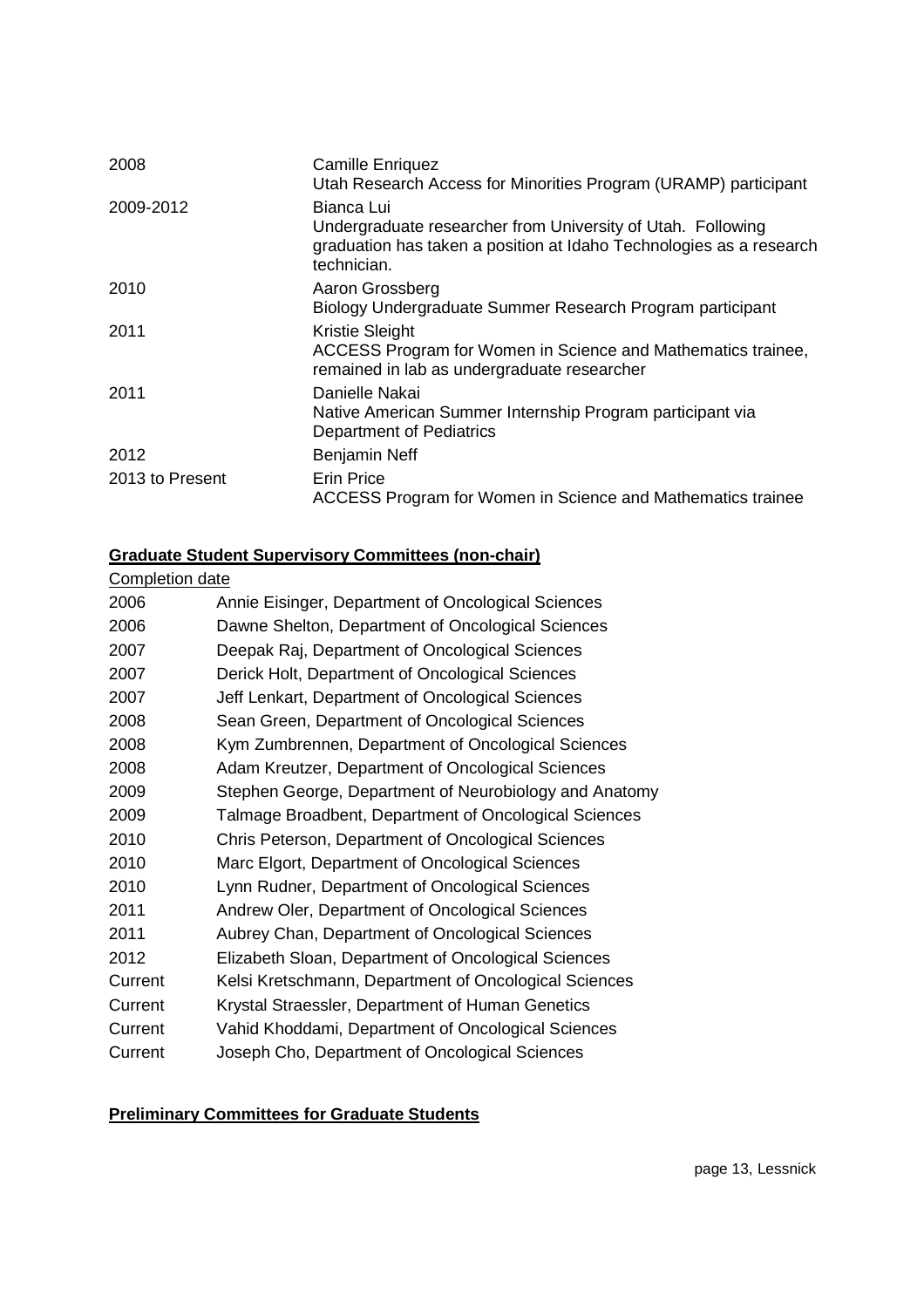| 2004-2005 | Annie Eisinger, Department of Oncological Sciences                    |
|-----------|-----------------------------------------------------------------------|
| 2004-2005 | Jin Jin Cai, Department of Oncological Sciences                       |
| 2005-2006 | Maria Elias, Department of Oncological Sciences (Committee Chair)     |
| 2005-2006 | Jingyu Huang, Department of Oncological Sciences                      |
| 2005-2006 | Kunal Gangwal, Department of Oncological Sciences (Thesis Advisor)    |
| 2005-2006 | Leah Owens, Department of Oncological Sciences (Thesis Advisor)       |
| 2006-2007 | Itrat Jafri, Department of Oncological Sciences                       |
| 2006-2007 | Ravi Alla, Department of Oncological Sciences                         |
| 2006-2007 | Kelli Lund, Department of Oncological Sciences (Committee Chair)      |
| 2006-2007 | Michelle Kinsey, Department of Oncological Sciences (Thesis Advisor)  |
| 2007-2008 | Noah Jenkins, Department of Oncological Sciences                      |
| 2007-2008 | Adam Kreutzer, Department of Oncological Sciences                     |
| 2007-2008 | Lynn Rudner, Department of Oncological Sciences (Committee Chair)     |
| 2007-2008 | Rachel Toth, Department of Oncological Sciences                       |
| 2007-2008 | Ashley Gilbert, Department of Oncological Sciences (Thesis Advisor)   |
| 2007-2008 | Savita Sankar, Department of Oncological Sciences (Thesis Advisor)    |
| 2007-2008 | Elizabeth Toomey, Department of Oncological Sciences (Thesis Advisor) |
| 2008-2009 | Somaye Dehghanizadeh, Department of Oncological Sciences              |
| 2008-2009 | John Fadul, Department of Oncological Sciences (Thesis Advisor)       |
| 2009-2010 | Krystal Straessler, Department of Human Genetics                      |
| 2009-2010 | Vahid Khoddami, Department of Oncological Sciences                    |
| 2009-2010 | Gloria Slattum, Department of Oncological Sciences                    |
| 2010-2011 | Laura Jimenez, Department of Oncological Sciences                     |
| 2010-2011 | Mun Kyoung Kim, Department of Oncological Sciences                    |
| 2011-2012 | Cole Anderson, Department of Oncological Sciences                     |

2012-2013 Jiafeng (Jeff) Xu, Department of Oncological Sciences

# **Other Trainee Supervisory Roles and Committees**

| 2004-2006 | Nancy McAllister, Children's Health Research Center Trainee Supervisory<br>Committee member |
|-----------|---------------------------------------------------------------------------------------------|
| 2004-2006 | Dustin Braunreiter, Children's Health Research Center Trainee Supervisory                   |

- 2004-2006 Dustin Braunreiter, Children's Health Research Center Trainee Supervisory Committee member
- 2004-2006 Chi Braunreiter, Children's Health Research Center Trainee Supervisory Committee member
- 2005-2007 Jeffrey Hancock, Children's Health Research Center Trainee Supervisory Committee member
- 2007-2008 Annie Eisenger, Medical Student Faculty Advisor
- 2008-2010 Colleen Druzgal, Children's Health Research Center Trainee Supervisory Committee member
- 2011 Kristie Slight, University of Utah Bachelor of University Studies program Faculty Sponsor.

# **PEER-REVIEWED JOURNAL ARTICLES**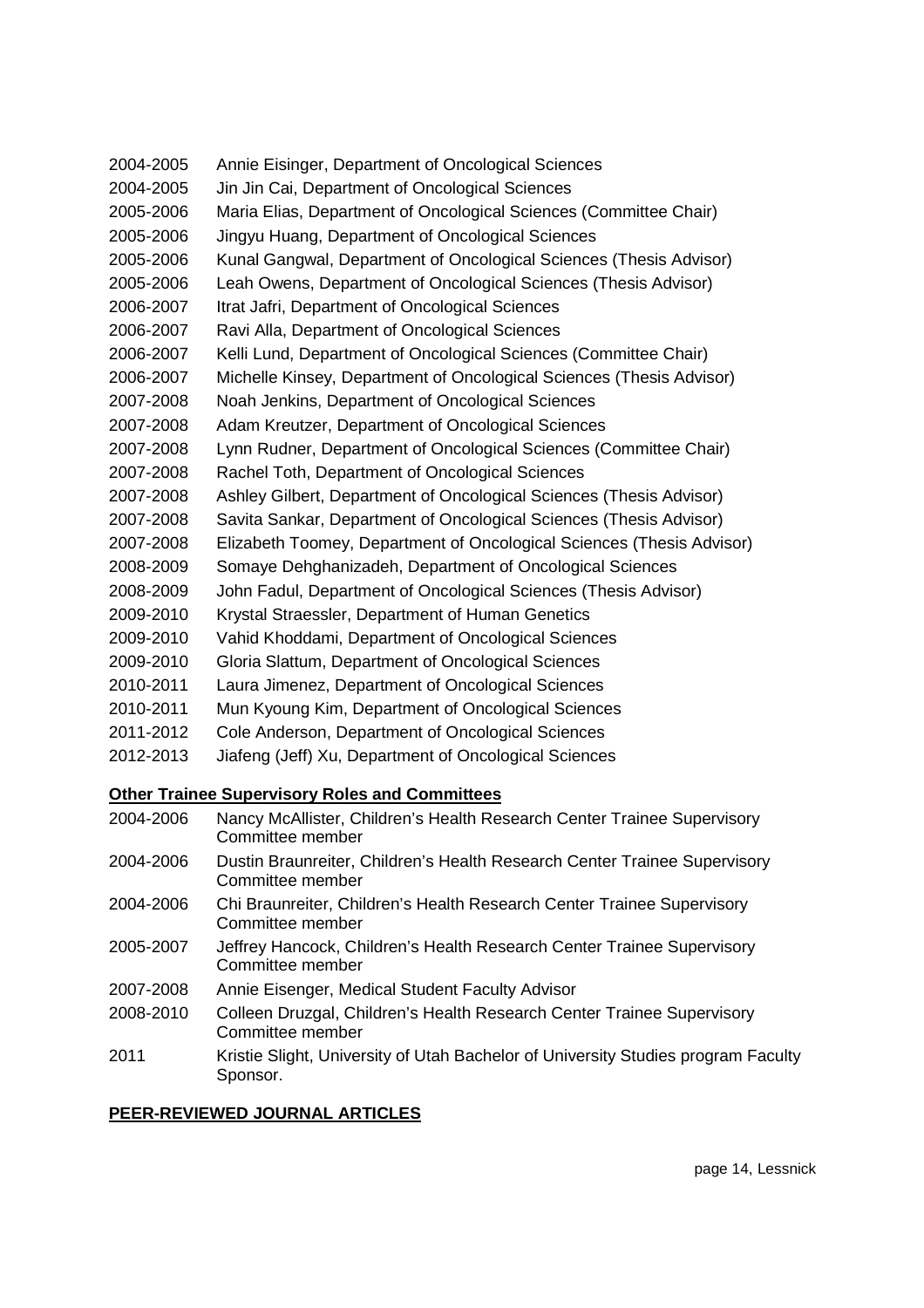- 1. Bruce, C, Baldwin, RL, **Lessnick, SL**, and Wisnieski, BJ. (1990). Diphtheria toxin and its ADP-ribosyltransferase-defective homologue CRM 197 possess deoxyribonuclease activity. Proc. Natl. Acad. Sci. USA 87, 2995-2998.
- 2. **Lessnick, SL**, Bruce, C, Baldwin, RL, Chang, MP, Nakamura, LT, and Wisnieski, BJ. (1990). Does diphtheria toxin have nuclease activity? (technical comments) Science 250, 836-838.
- 3. **Lessnick, SL**, Lyczak, JB, Bruce, C, Lewis, DG, Kim, SW, and Wisnieski, BJ. (1991). Localization of diphtheria toxin nuclease activity to fragment A. J. Bacteriol. 174, 2032- 2038.
- 4. May, WA, Gishizky, ML, **Lessnick, SL**, Lunsford, LB, Lewis, BC, Delattre, O, Zucman, J, Thomas, G, and Denny, CT. (1993). Ewing sarcoma 11;22 translocation produces a chimeric transcription factor that requires the DNA-binding domain encoded by FLI1 for transformation. Proc. Natl. Acad. Sci. USA 90, 5752-5756.
- 5. May, WA, **Lessnick, SL**, Braun, BS, Klemsz, M, Lewis, BC, Lunsford, LB, Hromas, R, and Denny, CT. (1993). The Ewing's sarcoma EWS/FLI-1 fusion gene encodes a more potent transcriptional activator and is a more powerful transforming gene than FLI-1. Mol. Cell. Biol. 13, 7393-7398.
- 6. Sorensen, PHB, **Lessnick, SL**, Lopez-Terrada, D, Liu, XF, Triche, TJ, and Denny, CT. (1994). A second Ewing's sarcoma translocation, t(21;22), fuses the EWS gene to another ETS-family transcription factor, ERG. Nature Genet. 6, 146-151.
- 7. **Lessnick, SL**, Braun, BS, Denny, CT, and May, WA. (1995). Multiple domains mediate transformation by the Ewing's sarcoma EWS/FLI-1 fusion gene. Oncogene 10, 423-431.
- 8. Braun, BS, Frieden, R, **Lessnick, SL**, May, WA, and Denny, CT. (1995). Identification of target genes for the Ewing's sarcoma EWS/FLI fusion protein by representational difference analysis. Mol. Cell. Biol. 15, 4623-4630.
- 9. **Lessnick, SL**, Dacwag, CS, and Golub, TR. (2002). The Ewing's sarcoma oncoprotein EWS/FLI induces a p53-dependent growth arrest in primary human fibroblasts. Cancer Cell 1, 393-401.
- 10. Widlund, HR, Horstmann, MA, Price, ER, Cui, J, **Lessnick, SL**, Wu, M, He, X, and Fisher, DE. (2002). β-Catenin-induced melanoma growth requires the downstream target Microphthalmia-associated transcription factor. J. Cell. Biol. 158, 1079-1087.
- 11. Dolma, S, **Lessnick, SL**, Hahn, WC, and Stockwell, BR. (2003) Identification of genotypeselective anti-tumor agents using synthetic lethal chemical screening in engineered human tumor cells. Cancer Cell 3, 285-296.
- 12. Gozani, O, Karuman, P, Jones, DR, Ivanov, D, Cha, J, Lugovskoy, AA, Baird, CL, Zhu, H, Field, SJ, **Lessnick, SL**, Villasenor, J, Mehrotra, B, Chen, J, Rao, VR, Brugge, JS, Ferguson, CG, Payrastre, B, Myszka, DG, Cantley, LC, Wagner, G, Divecha, N, Prestwich, GD, and Yuan, J (2003) The PHD finger of the chromatin-associated protein ING2 functions as a nuclear phosphoinositide receptor. Cell 114, 99-111.
- 13. Sun, Y, Gao, D, Huang, J, **Lessnick, S**, and Tanaka, S. (2006) IGF2 is critical for tumorigenesis by synovial sarcoma oncoprotein SYT-SSX1. Oncogene 25, 1042-1052.
- 14. Smith, R, Owen, LA, Trem, DJ, Wong, JS, Whangbo, JS, Golub, TR, and **Lessnick, SL**. (2006) Expression profiling of EWS/FLI identifies NKX2.2 as a critical target gene in Ewing's sarcoma. Cancer Cell 9, 405-416.
- 15. Davis, IJ, Kim, JJ, Ozsolak, F, Widlund, HR, Rozenblatt-Rosen, O, Granter, SR, Du, J, Fletcher, JA, Denny, CT, **Lessnick, SL**, Linehan, WM, Kung, AL and Fisher, DE. (2006) Oncogenic MITF dysregulation in clear cell sarcoma: defining the MiT family of human cancers. Cancer Cell 9, 473-484.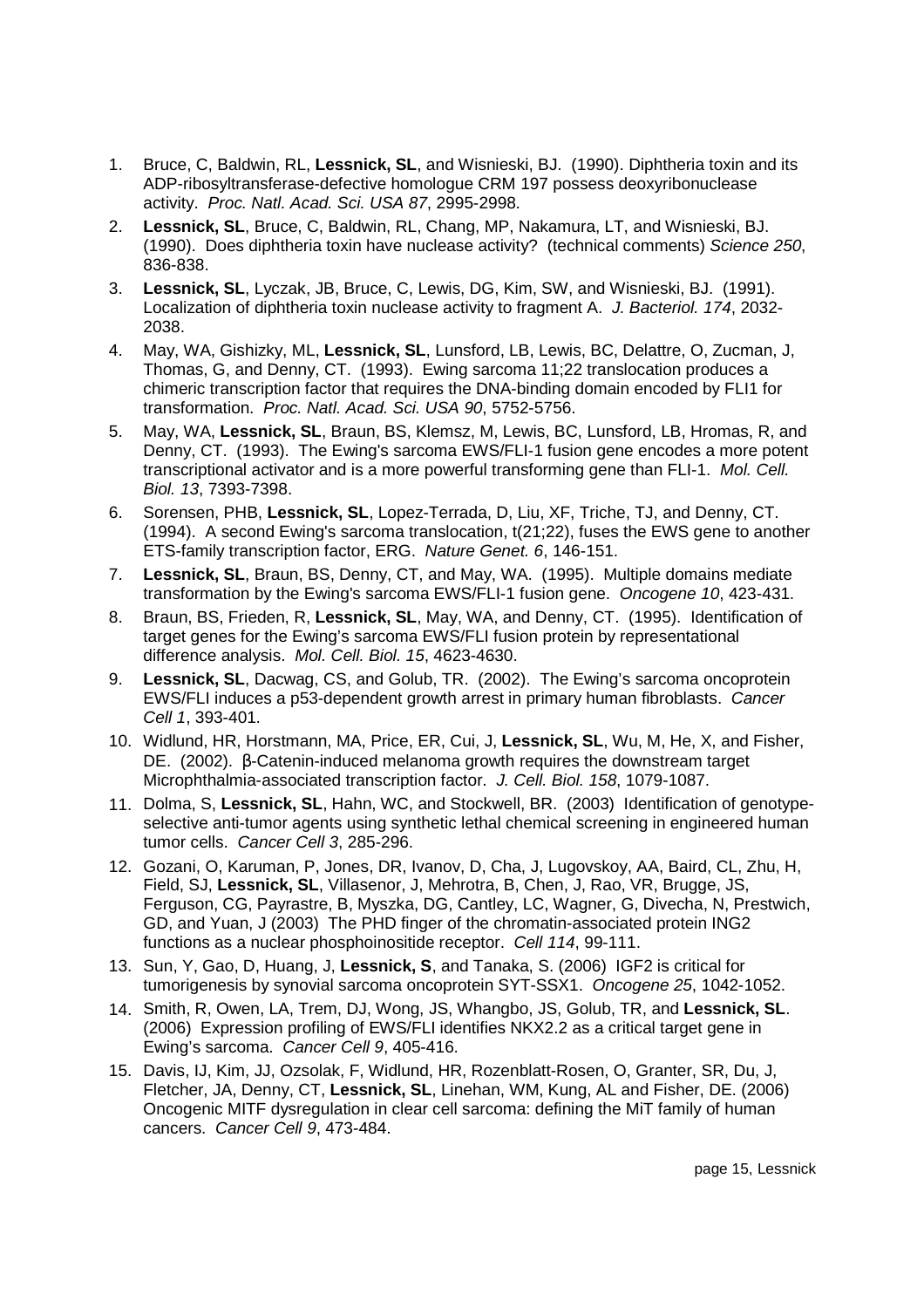- 16. Kinsey, M, Smith, R, and **Lessnick, SL**. (2006) NR0B1 is Required for the Oncogenic Phenotype Mediated by EWS/FLI in Ewing's Sarcoma. Mol. Cancer Res. 4, 851-859.
- 17. Braunreiter, CL, Hancock, JD, Coffin, CM, Boucher, KM, and **Lessnick, SL**. (2006) Expression of EWS-ETS Fusions in NIH3T3 Cells Reveals Significant Differences to Ewing's Sarcoma. Cell Cycle 5, 2753-2759.
- 18. Haldar, M, Hancock, JD, Coffin, CM, **Lessnick, SL**, and Capecchi, MR. (2007) A Conditional Mouse Model of Synovial Sarcoma: Insights into a Myogenic Origin. Cancer Cell 11, 375-388.
- 19. Stegmaier, K., Wong, JS, Ross, KN, Chow, K, Peck, D, Wright, RD, **Lessnick, SL**, Kung, A, and Golub, TR. (2007) Signature-based Small Molecule Screening Identifies Cytosine Arabinoside (ARA-C) as an EWS/FLI Modulator in Ewing Sarcoma. PLoS Med 4, e122.
- 20. Yagoda N, von Rechenberg M, Zaganjor E, Bauer A, Yang WS, Fridman D, Wolpaw A, Smukste I, Peltier J, Boniface J, Smith R, **Lessnick SL**, Sahasrabudhe S, Stockwell BR. (2007) RAS-RAF-MEK-dependent Oxidative Cell Death Involving Voltage Dependent Anion Channels. Nature 447, 865-869.
- 21. Potikyan G, Savene, RO, Gaulden, JM, France KA, Zhou Z, Kleinerman ES, **Lessnick, SL**, Denny CT. (2007) EWS/FLI1 regulates tumor angiogenesis in Ewing's sarcoma via suppression of thrombospondins. Cancer Res. 67, 6675-6684.
- 22. Hancock, JD, and **Lessnick SL**. (2008) A Transcriptional Profiling Meta-Analysis Reveals a Core EWS-FLI Gene Expression Signature. Cell Cycle 7, 250-256. PubMed PMID: 18256529
- 23. Owen, LA, Kowalewski, AA, and **Lessnick, SL**. (2008) EWS/FLI Mediates Transcriptional Repression via NKX2.2 During Oncogenic Transformation in Ewing's Sarcoma. PLoS ONE 4, e1965. PubMed PMID: 18414662; PubMed Central PMCID: PMC2291578
- 24. Meyer, JS, Nadel, HR, Marina, N, Womer, RB, Brown, KLB, Eary, JF, Gorlick, R, Grier, HE, Randall, RL, Lawlor, ER, **Lessnick, SL**, Schomberg, PJ, Krailo, MD. (2008) Imaging Guidelines for Children with Ewing Sarcoma and Osteosarcoma: A report from the Children's Oncology Group Bone Tumor Committee. Pediatr Blood Cancer 51, 163-170. PubMed PMID: 18454470
- 25. Gangwal, K, Sankar, S, Hollenhorst, PC, Kinsey, M, Haroldsen, SC, Shah, AA, Boucher, KM, Watkins, WS, Jorde, LB, Graves, BJ, and **Lessnick, SL**. (2008) Microsatellites as EWS/FLI Response Elements in Ewing's Sarcoma. Proc. Natl. Acad. Sci. USA 105, 10149-10154. PubMed PMID: 18626011; PubMed Central PMCID: PMC2481306
- 26. DuBois, SG, Krailo, MD, **Lessnick, SL**, Smith, R, Chen, Z, Marina, N, Grier, HE, and Stegmaier, K. (2009) Phase II Study of Intermediate-Dose Cytarabine in Patients with Relapsed or Refractory Ewing Sarcoma: A Report from the Children's Oncology Group. Pediatr Blood Cancer 52, 324-327. PubMed PMID: 18989890; PubMed Central PMCID: PMC2791370
- 27. Luo, W, Gangwal, K, Sankar, S, Boucher, KM, Thomas, D, and **Lessnick, SL**. (2009) GSTM4 is a microsatellite-containing EWS/FLI target involved in Ewing's sarcoma oncogenesis and therapeutic resistance. Oncogene 28, 4126-4132. PubMed PMID: 19718047.
- 28. Kinsey, M, Smith, R, Iyer, AK, McCabe, ERB, **Lessnick, SL**. (2009) EWS/FLI and its downstream target NR0B1 interact to modulate transcription and oncogenesis in Ewing's sarcoma. Cancer Research 69, 9047-9055. PubMed PMID: 19920188; PubMed Central PMCID: PMC2789197.
- 29. van Doorninck, JA, Ji, L, Schaub, B, Shimada, H, Wing, MR, Krailo, MD, **Lessnick, SL**, Marina, N, Triche, T, Sposto, R, Womer, RB, Lawlor, ER. (2010) Current Treatment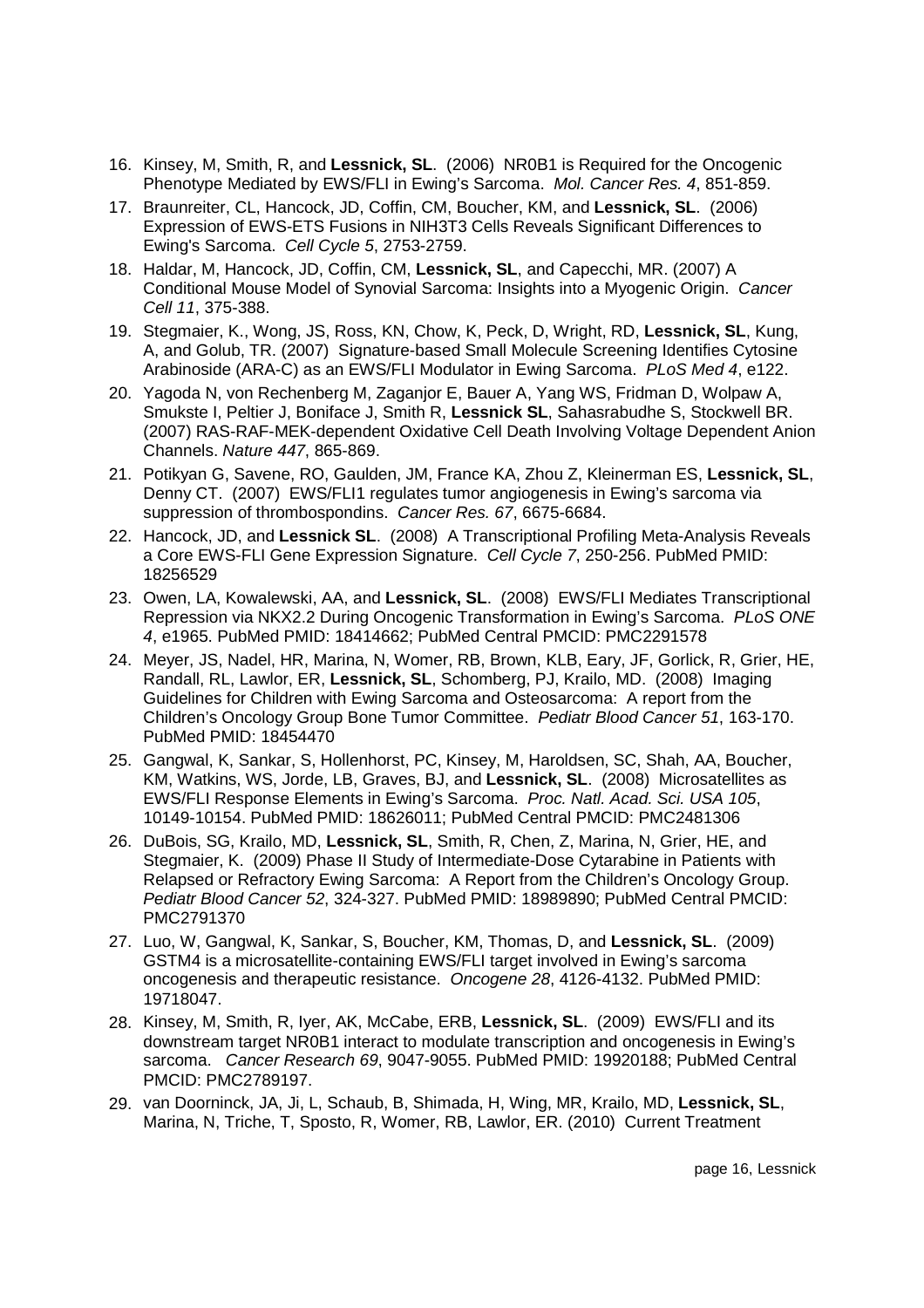Protocols Have Eliminated the Prognostic Advantage of Type 1 Fusions in Ewing Sarcoma: a Report from the Children's Oncology Group. J Clin Oncol. 28, 1989-1994. PubMed PMID: 20308669; PubMed Central PMCID: PMC2860404.

- 30. Rocchi, A, Manara, MC, Sciandra, M, Zambelli, D, Nardi, F, Nicoletti, G, Garofalo, C, Meschini, S, Astolfi, A, Colombo, MP, **Lessnick, SL**, Picci, P, Scotlandi, K. (2010) CD99 inhibits neural differentiation of human Ewing sarcoma cells and thereby contributes to oncogenesis. J Clin Invest 120, 668-680. PubMed PMID: 20197622; PubMed Central PMCID: PMC2827943.
- 31. Gangwal, K, Close, D, Enriquez, CA, Hill, CP, **Lessnick, SL**. (2010) Emergent properties of EWS/FLI regulation via GGAA-microsatellites in Ewing's sarcoma. Genes & Cancer 1, 177-187. PubMed PMID: 20827386; PubMed Central PMCID: PMC2935179.
- 32. Jones, KB, Schiffman, J, Kohlmann, W, Randall, RL, **Lessnick, SL**, Cannon-Albright, LA. (2011) Complex genotype sarcomas display familial inheritance independent of known cancer predisposition syndromes. Cancer Epidemiol Biomarkers Prev. 20, 751-757. PubMed PMID: 21242332; PubMed Central PMCID: PMC3085094.
- 33. Dubois, SG, Goldsby, R, Segal, M, Woo, J, Copren, K, Kane, JP, Pullinger, CR, Matthay, KK, Witte, J, **Lessnick, SL**, Robison, LL, Bhatia, S, Strong, LC. (2011) Evaluation of polymorphisms in EWSR1 and risk of Ewing sarcoma: A report from the Childhood Cancer Survivor Study. Pediatr Blood Cancer, Jul 25. doi: 10.1002/pbc.23263. [Epub ahead of print]. PubMed PMID: 21793187. PubMed Central PMCID: PMC3204324
- 34. Joyner, DE, Jones, KB, **Lessnick, SL**, Schiffman, JD, Randall, RL. (2011) Potential for modulation of the Fas apoptotic pathway by epidermal growth factor in sarcomas. Sarcoma, 2011:847409. PubMed PMID: 22135505.
- 35. Luo, W, Milash, B, Dalley, B, Smith, R, Zhou, H, Dutrow, N, Cairns, BR, **Lessnick, SL.** (2012) Antibody detection of translocations in Ewing sarcoma. EMBO Mol Med 4, 453-461. PubMed PMID: 22419563; PubMed Central PMCID: PMC3443953
- 36. Beck, R, Monument, M, Watkins, WS, Smith, R, Boucher, KM, Schiffman, JD, Jorde, LB, Randall, RL, and **Lessnick, SL.** (2012). EWS/FLI-responsive GGAA-microsatellites exhibit polymorphic differences between European and African populations. Cancer Genet. 205, 304-312. PubMed PMID: 22749036; PubMed Central PMCID: PMC3389350.
- 37. Jahromi, MS, Putnam, AR, Druzgal, C, Wright, J, Spraker, H, Kinsey, M, Zhou, H, Boucher, K, Randall, RL, Jones, KB, Lucas, D, Rosenberg, A, Thomas, D, **Lessnick, SL**, Schiffman, JD. (2012) Molecular inversion probe analysis detects novel copy number alterations in Ewing sarcoma. Cancer Genet. 205, 391-404. PubMed PMID: 22868000.
- 38. Chaturvedi, A, Hoffman, L, Welm, AL, **Lessnick, SL**, Beckerle, MC. (2012) The EWS/FLI oncogene drives changes in cellular morphology, adhesion, and migration in Ewing sarcoma. Genes & Cancer 3, 102-116. PubMed PMID: 23050043. PubMed Central PMCID: PMC3463921
- 39. Evans, CH, Liu, F, Porter, RM, O'Sullivan, RP, Merghoub, T, Lunsford, EP, Robichaud, K, van Valen, F, **Lessnick, SL**, Gebhardt, MC, Wells, JW. (2012) EWS-FLI-1-targeted cytotoxic T-cell killing of multiple tumor types belonging to the Ewing's Sarcoma Family of Tumors. Clinical Cancer Res., 18, 5341-5351. PubMed PMID: 22879388; PubMed Central PMCID: PMC3463738
- 40. Sankar, S, Bell, R, Stephens, B, Zhuo, R, Sharma, S, Bearss, DJ, and **Lessnick, SL.** (2012). Mechanism and relevance of EWS/FLI-mediated transcriptional repression in Ewing sarcoma. Oncogene, in press. PubMed PMID: 23178492.

#### **REVIEW ARTICLES**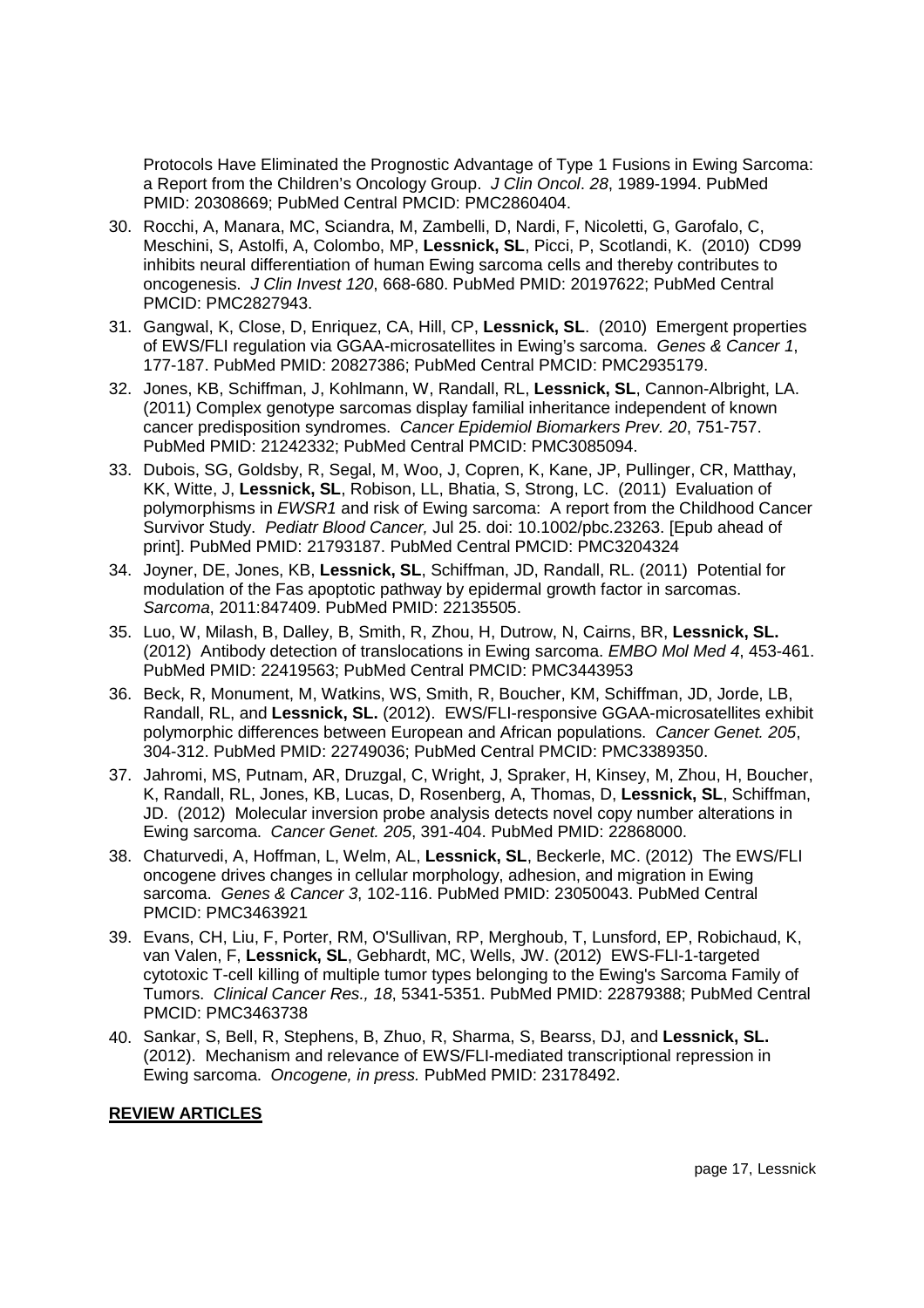- 1. Randall, RL, **Lessnick, SL**, Johnson, B, and Joyner, DE. (2004) Molecular biology of sarcomas: update-the cell cycle paradigm. Curr. Opin. Ortho. 15, 456-467.
- 2. McAllister, NR and **Lessnick, SL**. (2005) The potential for molecular therapeutic targets in Ewing's sarcoma. Curr. Treat. Options Oncol. 6, 461-471.
- 3. Owen, LA and **Lessnick, SL**. (2006) Identification of Target Genes in Their Native Cellular Context: An Analysis of EWS/FLI in Ewing's Sarcoma. Cell Cycle 5, 2049-2053.
- 4. Gangwal, K and **Lessnick, SL**. (2008) Microsatellites are EWS/FLI response elements: Genomic "junk" is EWS/FLI's treasure. Cell Cycle 7, 3127-3132.
- 5. Braun, BS and **Lessnick, SL**. (2009) Pediatric Malignancies: Update on Sarcomas and Leukemia Development in Children. Curr. Opin. Genet. Devel. 19, 92-96.
- 6. **Lessnick, SL**, Dei Tos, AP, Sorensen, PHB, Dileo, P, Baker, LH, Ferrari, S, and Hall, KS. (2009) Small Round Cell Sarcomas. Semin. Oncol. 36, 338-346.
- 7. Randall, RL, **Lessnick, SL**, Jones, KB, Guow, L, Cummings, JE, Cannon-Albright, L, Schiffman, JD. (2010) Is there a predisposition gene for Ewing's Sarcoma? J Oncol. 2010:397632.
- 8. Toomey, EC, Schiffman, JD, and **Lessnick, SL**. (2010) Recent advances in the molecular pathogenesis of Ewing's sarcoma. Oncogene 29, 4504-4516. PubMed PMID: 20543858. PMCID: PMC3555143.
- 9. Kowalewski, AA, Randall, RL, and **Lessnick, SL.** (2011) Cell cycle deregulation in Ewing's sarcoma pathogenesis. Sarcoma 2011:598704. PubMed PMID: 21052502. PMCID: PMC2968116.
- 10. **Lessnick, SL**, Kovar, H, and Houghton, P. (2011) The Molecular Basis of Sarcoma (Editorial). Sarcoma 2011:864130.
- 11. Jones, KB, Haldar, M, Schiffman, JD, Cannon-Albright, L, **Lessnick, SL**, Sharma, S, Capecchi, MR, and Randall, RL. (2011) Of mice and men: opportunities to use genetically engineered mouse models of synovial sarcoma for preclinical cancer therapeutic evaluation. Cancer Control 18,196-203. PubMed PMID: 21333582.
- 12. Sankar, S and **Lessnick, SL.** (2011) Promiscuous partnerships in Ewing's sarcoma. Cancer Genet 204, 351-365. PubMed PMID:21572822. PMCID: PMC3164520.
- 13. Luo W, Kinsey M, Schiffman JD and **Lessnick SL** (2011) Glutathione S-transferases in pediatric cancer. Front. Oncol. 1:39. [DOI: 10.3389/fonc.2011.00039]. PubMed PMID: 22655244. PMCID: PMC3356086.
- 14. **Lessnick, SL** and Ladanyi ML. (2012) Molecular Pathogenesis of Ewing Sarcoma: New Therapeutic and Transcriptional Targets. Annual Review of Pathology: Mechanisms of Disease, Volume 7, in press [DOI: 10.1146/annurev-pathol-011110-130237]. PubMed PMID: 21942527. PMC3555146.
- 15. Calvert, GT, Randall, RL, Jones, KB, Cannon-Albright, L, **Lessnick, S**, Schiffman, JB. (2012) At-risk populations for osteosarcoma: The syndromes and beyond. Sarcoma, 2012:152382.
- 16. Spraker, HL, Price, SL, Chaturvedi, A, Schiffman, JD, Jones, KB, **Lessnick, SL**, Beckerle, M, Randall, RL. (2012) The clone wars – revenge of the metastatic rogue state: the sarcoma paradigm. Front. Oncol, 2:2. [DOI: 10.3389/fonc.2012.00002].
- 17. Kovar, H, Alonso, J, Aman, P, Aryee, DNT, Ban, J, Burchill, SA, Burdach, S, De Alava, E, Delattre, O, Dirksen, U, Fourtouna, A, Fulda, S, Helman, LJ, Herrero-Martin, D, Hogendoorn, PC, Kontny, U, Lawlor, E, **Lessnick, SL**, Llombart-Bosch, A, Metzler, M, Moriggl, R, Niedan, S, Potratz, J, Redini, F, Richter, GS, Riedmann, L, Rössig, C, Schäfer. B, Schwentner, R, Scotlandi, K, Sorensen, PH, Stäge, MS, Tirode, F, Toretsky, J, Ventura,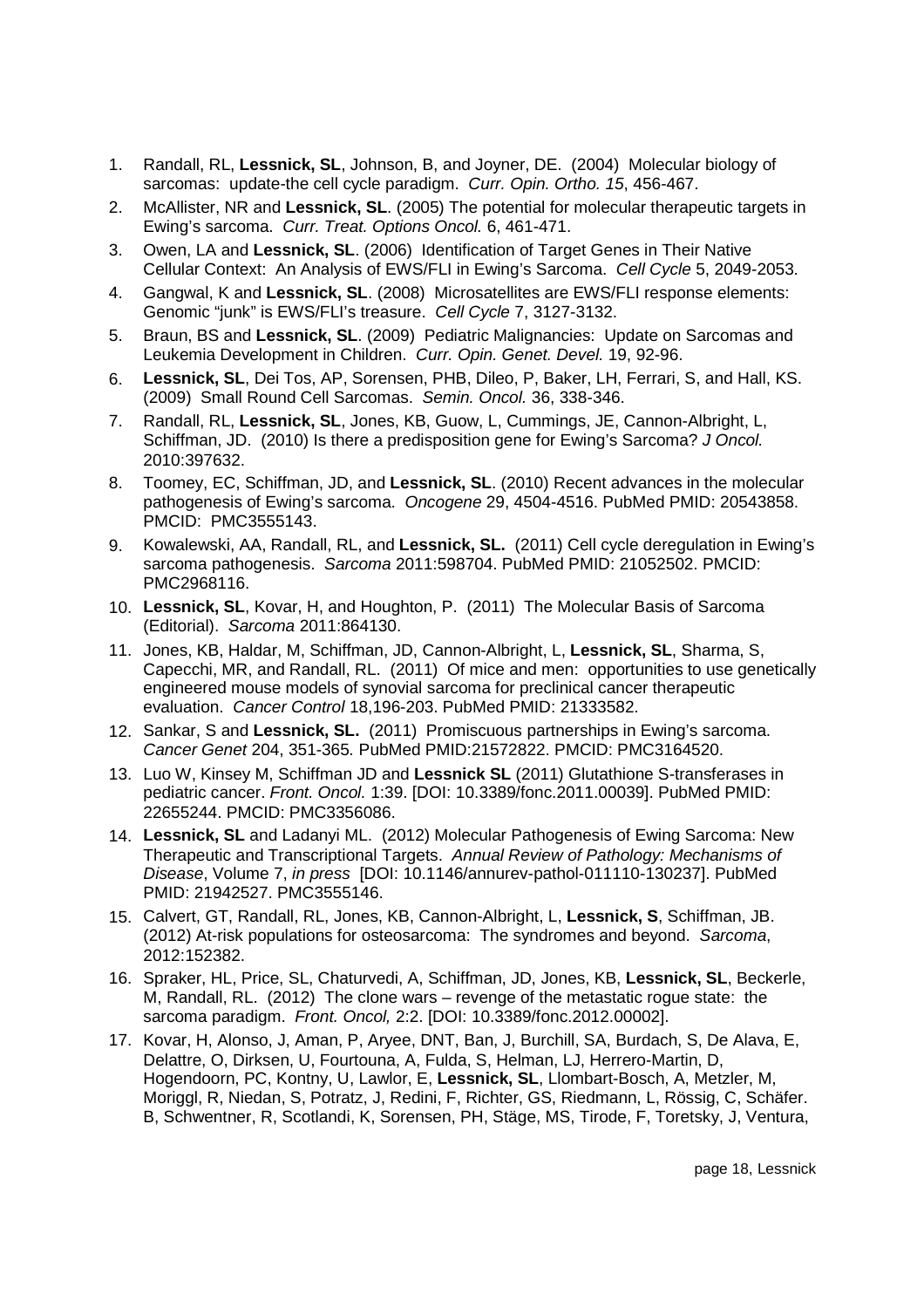S, Eggert, A, Ladenstein, R. (2012). The First European Interdisciplinary Ewing´s Sarcoma Research Summit. Front Oncol. 2:54. [DOI: 10.3389/fonc.2012.00054].

- 18. Monument, MJ, **Lessnick, SL**, Schiffman, JD, Randall RL. (2012) Microsatellite instability in sarcoma: fact or fiction? ISRN Oncology 2012, article 473146, 9 pages [doi:10.5402/2012/473146]
- 19. Monument, MJ, Johnson, KM, Grossman, AH, Schiffman, JD, Randall, RL, **Lessnick, SL**. (2012) Microsatellites with macro-influence in Ewing sarcoma. Genes 3, 444-460.
- 20. Gorlick, R, Janeway, K, **Lessnick S.**, Randall, RL, and Marina, N., on behalf of the COG Bone Tumor Committee. (2012) Children's Oncology Group's 2013 Blueprint for Research: Bone Tumors. Pediatr Blood Cancer, in press.

### **ELECTRONIC MEDIA**

1. Delaney, T, Hornicek, F, **Lessnick, SL**, and Mankin H. (first published 2010; updated regularly) Epidemiology, pathology, and molecular genetics of the Ewing sarcoma family of tumors. In: UpToDate, Basow, DS (Ed). UpToDate, Waltham, MA, USA.

### **BOOK CHAPTERS**

- 1. **Lessnick, SL.** (2007). EWS/FLI Biology. In: American Society of Clinical Oncology 2007 Educational Book. Editor: Ramaswamy Govindan.
- 2. Dubois, S, Grier, HE, and **Lessnick, SL.** (2009). Chapter 21: Ewing's Sarcoma. In: Oncology of Infancy and Childhood. Editors: Orkin, S.H., Fisher, D.E., Look, A.T., Lux, S.E., Ginsburg, D., and Nathan, D.G. Saunders-Elsevier, Philadelphia, PA, USA.
- 3. Hawkins, D, Bölling, T, DuBois, S, Hogendoorn, PCW., Jürgens, H, Paulussen, M, Randall, RL, and **Lessnick, SL**. (2011) Chapter 33: Ewing Sarcoma . In: Principles and Practice of Pediatric Oncology, sixth edition. Editors: Pizzo, PA and Poplack DG. Lippincott Williams & Wilkins, Philadelphia, PA, USA.
- 4. de Alava, E, **Lessnick, SL**, and Sorensen, P. (2012) Chapter 19-1: Ewing sarcoma. In: WHO Classification of Tumors of Soft Tissue and Bone, fourth edition. Editors: Fletcher, C, Hogendorn, P, Mertens, F, and Bridge, J. International Agency for Research on Cancer (IARC), Lyon, France.

## **PENDING PUBLICATIONS**

- 1. Wiles, ET, Lui-Sargent, B, Bell, R., and **Lessnick, SL.** (2012) BCL11B is up-regulated by EWS/FLI and contributes to the transformed phenotype in Ewing sarcoma. PLoS ONE, submitted.
- 2. Sankar, S, Gomez, NC, Bell, R, Patel, M, Davis, IJ, **Lessnick, SL**, and Luo, W. (2012) EWS and EWS/FLI differentially regulate neural phenotype in Ewing sarcoma. Cancer Res., submitted.

## **RECENTLY PUBLISHED ABSTRACTS (Last 3 Years)**

- 1. Smith, R, Hancock, JD, Kinsey, M, Owen, LA, and **Lessnick, SL.** (2007) Functional analysis of EWS/FLI target genes via an RNAi mini-library. American Association of Cancer Research Annual Meeting, Los Angeles, CA. Abstract 5870.
- 2. Hancock, JD, Braunreiter, CL, and **Lessnick, SL.** (2007) Microarray expression profile comparison of Ewing's sarcoma to model systems. American Association of Cancer Research Annual Meeting, Los Angeles, CA. Abstract 6497.
- 3. Randall, RL, **Lessnick, SL**, Kerber, R, Andtbacka, R, Scaife, C, Cannon-Albright, LA. (2007) A heritable contribution to malignant fibrous sarcomas. Musculoskeletal Tumor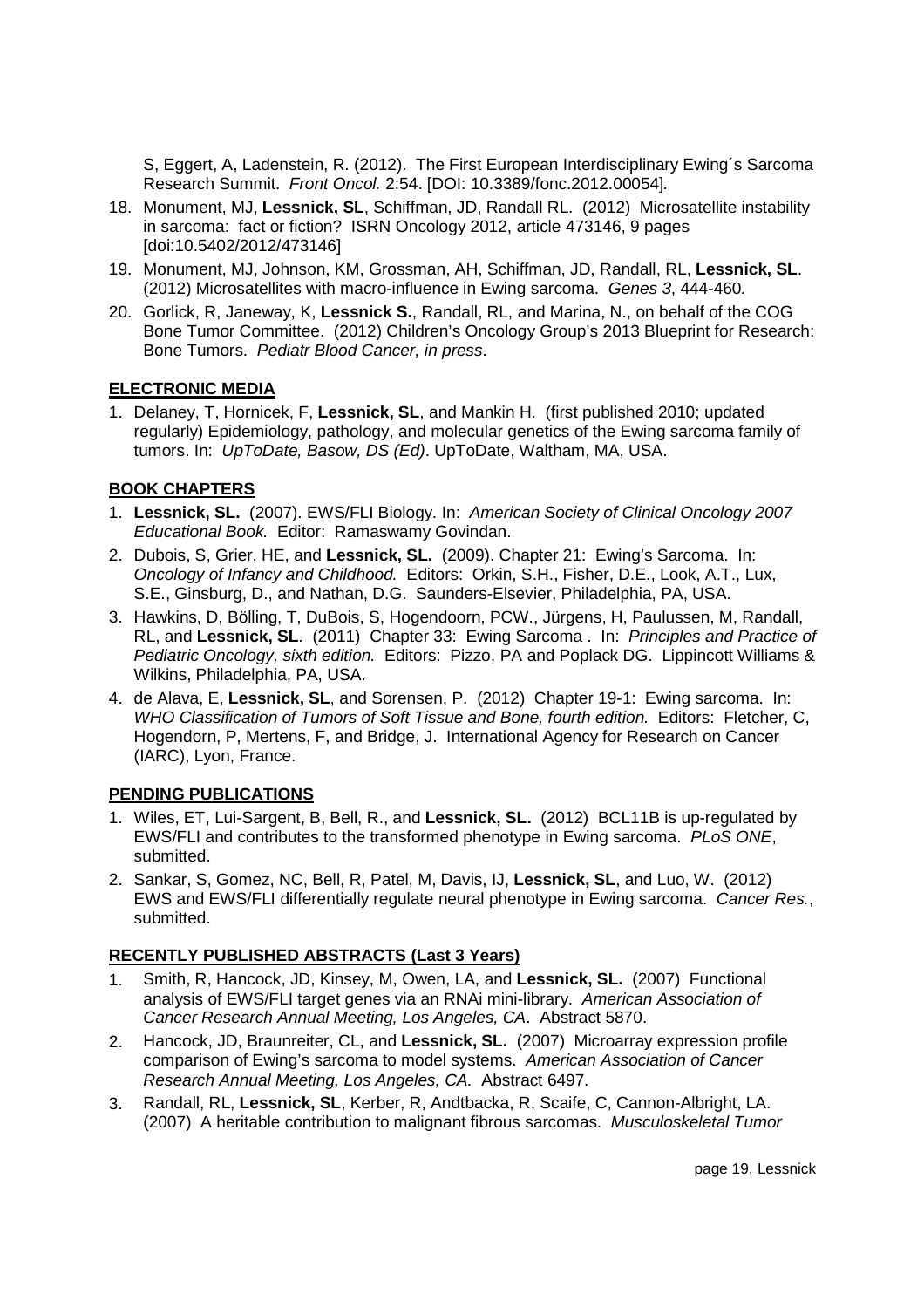Society Meeting, St. Louis, MO. Abstract 463.

- 4. Randall, RL, **Lessnick, SL**, Kerber, R, Coffin, CM, Scaife, C, Andtbacka, R, Cannon-Albright, LA. (2007) A heritable contribution to malignant fibrous sarcomas.  $14<sup>th</sup>$ International Symposium on Limb Salvage. Hamburg, Germany. Abstract P 3.44.
- 5. Randall, RL, **Lessnick, SL**, Kerber, R, Virshup, D, Coffin, CM, Chen, LL, Cannon-Albright, LA. (2007) Familial clustering of Ewing's sarcoma observed in a population-based resource. 14<sup>th</sup> International Symposium on Limb Salvage. Hamburg, Germany. Abstract P. 3.45.
- 6. Gangwal, K, Sankar, S, Kinsey, M, Shah, A, Haroldsen, C, Boucher, K, Hollenhorst, PC, Watkins, S, Jorde, L, Graves, BJ, **Lessnick, SL.** (2007) Microsatellites as transcriptional targets in human cancer development. Cold Spring Harbor meeting on Eukaryotic Mechanisms of Transcription Meeting. Cold Spring Harbor, NY.
- 7. Randall, RL, **Lessnick, SL**, Kerber, R, Andtbacka, R, Scaife, C, Cannon-Albright, LA. (2007) A heritable contribution to malignant fibrous sarcomas.  $75<sup>th</sup>$  Annual Meeting of the American Academy of Orthopaedic Surgeons, San Francisco, CA. Abstract 453.
- 8. Randall, RL, **Lessnick, SL**, Kerber, R, Virshup, D, Coffin, CM, Chen, LL, Cannon-Albright, LA. (2007) Familial clustering of Ewing's sarcoma observed in a population-based resource. 75<sup>th</sup> Annual Meeting of the American Academy of Orthopaedic Surgeons, San Francisco, CA. Abstract 458.
- 9. Gangwal, K, Sankar, S, Hollenhorst, PC, Kinsey, M, Haroldsen, SC, Shah, AA, Boucher, KM, Watkins, WS, Jorde, LB, Graves, BJ, and **Lessnick, SL**. (2007) 'Junk' DNA is an EWS/FLI response element in Ewing's sarcoma. Connective Tissue Oncology Society annual meeting, Seattle, WA. Abstract 790.
- 10. Randall, RL, **Lessnick, SL**, Kerber, R, Virshup, D, Coffin, CM, Chen, LL, Cannon-Albright, LA. (2007) Familial Clustering of Ewing's Sarcoma Observed in a Population-Based Resource. Connective Tissue Oncology Society annual meeting, Seattle, WA. Abstract 803.
- 11. Rivera-Begeman, A, Cost, C, **Lessnick, SL,** Smith, R, Timmons, C, Leavey, P. (2007) Comparison of Genetic, Antigenic and Clinical Features of Extraosseous Ewing Sarcoma (EO-EWS) and Osseous Ewing Sarcoma (O-EWS). Connective Tissue Oncology Society annual meeting, Seattle, WA. Abstract 889. (N.B., Lessnick and Smith were inadvertently left off the author list at the time of submission. This was corrected during the oral presentation of the poster).
- 12. Randall, RL, **Lessnick, SL**, Kerber, R, Coffin, CM, Scaife, C, Andtbacka, R, Cannon-Albright, LA. (2007) A heritable contribution of malignant fibrous sarcomas. Connective Tissue Oncology Society annual meeting, Seattle, WA. Abstract 802.
- 13. Hitchcock, Y, Macdonald, K, **Lessnick, SL,** Chen, L, Randall, RL. (2007) Alveolar Soft Part Sarcoma: Demographic, Clinical, and Pathologic Predictors of Survival from the Surveillance, Epidemiology, and End Results (SEER) Database. Connective Tissue Oncology Society annual meeting, Seattle, WA. Abstract 828.
- 14. **Lessnick, SL.** (2007) Deciphering the Transcriptional Hierarchy in Ewing's Sarcoma. The Harry and Elsa Jiler-American Cancer Society Professors Meeting, Naples, FL.
- 15. Hitchcock, YJ, Macdonald, K, **Lessnick, S**, Chen, L, Chen, J, Randall, RL. (2007) Alveolar soft part sarcoma demographic, clinical, and pathologic predictors of survival from the Surveillance, Epidemiology, and End Results (SEER) database. Int. J. Rad. Onc. Biol. Phys. 69, S754-S755. Abstract 2984.
- 16. Gangwal, K, Sankar, S, Hollenhorst, PC, Kinsey, M, Haroldsen, SC, Shah, AA, Boucher, KM, Watkins, WS, Jorde, LB, Graves, BJ, and **Lessnick, SL**. (2008). Microsatellites as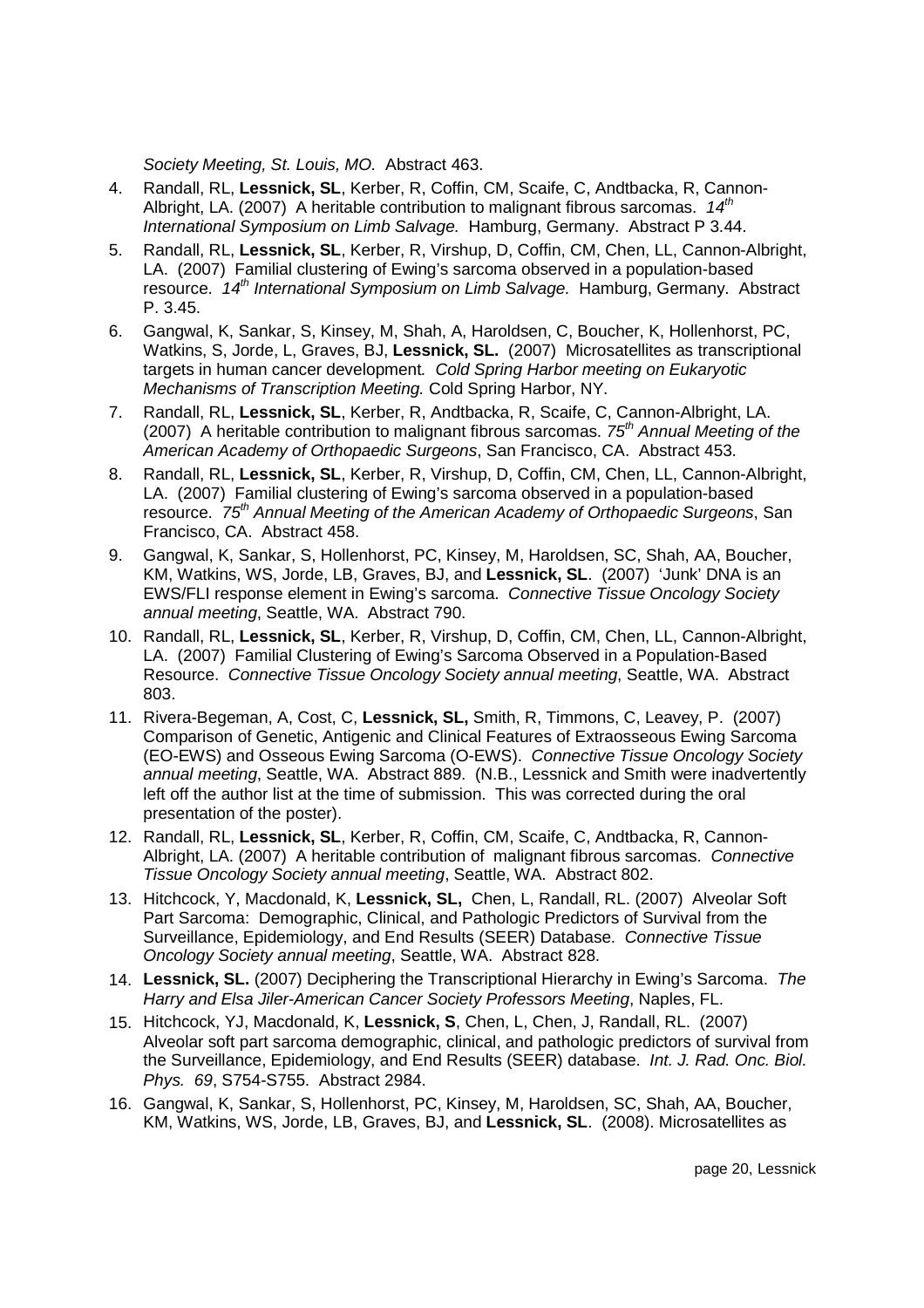EWS/FLI response elements in Ewing's sarcoma. American Association of Cancer Research Annual Meeting, San Diego, CA. Abstract 86.

- 17. Randall RL, **Lessnick SL**, Kerber R, Coffin CM, Chen LL, Cannon Albright LA. (2008) Familial clustering of Ewing's Sarcoma observed in a population-based resource Combined Meeting of the American Orthopaedic Association and the Canadian Orthopaedic Association, Quebec City, Canada.
- 18. Randall RL, **Lessnick SL**, Kerber R, Coffin CM, Scaife C, Andtbacka R, Cannon Albright LA. (2008) A heritable contribution of malignant fibrous sarcomas. Combined Meeting of the American Orthopaedic Association and the Canadian Orthopaedic Association, Quebec City, Canada.
- 19. Randall RL, **Lessnick SL**, Kerber R, Coffin CM, Chen LL, Cannon Albright LA. (2008) Familial clustering of Ewing's Sarcoma observed in a population-based resource. 60th Annual Meeting of the Association of Bone and Joint Surgeons, Jackson Hole, WY.
- 20. Sankar S, Owen LA, and **Lessnick SL.** (2008) EWS/FLI regulates NKX2.2 via GLI in a non-SHH-dependent manner. Connective Tissue Oncology Society annual meeting, London, UK.
- 21. Kinsey M and **Lessnick S.L.** (2008) Transcriptional profile of NR0B1 in Ewing's sarcoma. Cold Spring Harbor meeting: Nuclear Receptors: Bench to Bedside, Cold Spring Harbor, NY.
- 22. Million L, Barnette P, Randall L, Coffin C, and **Lessnick SL.** (2008) Correlation of karyotype with FISH and RT-PCR for diagnosis of Ewings sarcoma (EWS). Connective Tissue Oncology Society annual meeting, London, UK. Abstract 34872.
- 23. Schiffman JD, Kinsey M, Nix D, and **Lessnick, SL.** (2009) Molecular inversion probes detect genome-wide, recurring copy number aberrations in Ewing's Sarcoma. American Association of Cancer Research Annual Meeting, Denver, CO. Abstract 3266.
- 24. Luo W, Gangwal K, Sankar S, and **Lessnick SL**. (2009) Glutathione S-transferase M4 (GSTM4) is a direct EWS/FLI target gene involved in Ewing's sarcoma oncogenesis and therapeutic resistance. American Association of Cancer Research Annual Meeting, Denver, CO. Abstract 1244.
- 25. Gangwal K and **Lessnick SL**. (2009) Emergent properties of EWS/FLI regulation via GGAA microsatellites in Ewing's sarcoma. Cold Spring Harbor meeting on Mechanisms of Eukaryotic Transcription, Cold Spring Harbor, NY.
- 26. Gangwal K and **Lessnick SL**. (2009) Emergent properties of EWS/FLI regulation via GGAA microsatellites in Ewing's sarcoma. Connective Tissue Oncology Society annual meeting, Miami, FL. Abstract 39338.
- 27. Chaturvedi A, **Lessnick SL**, and Beckerle MC. (2010) Mechanistic dissection of EWS-FLI impact on Ewing's sarcoma cell behavior. American Association of Cancer Research Annual Meeting, Washington, DC. Abstract 5134.
- 28. Gangwal K, Enriquez CA, Close D, Hill CP, and **Lessnick SL**. (2010) Emergent properties of EWS/FLI regulation via GGAA-microsatellites in Ewing's sarcoma. American Association of Cancer Research Annual Meeting, Washington, DC. Abstract 3907.
- 29. Druzgal CH, Downie J, Putnam A, **Lessnick S**, and Schiffman JD. (2010) Novel use of molecular inversion probes to interrogate formalin-fixed paraffin-embedded (FFPE) samples of Ewing's sarcoma. American Society of Pediatric Hematology/Oncology Annual Meeting, Montréal, Quebec, Canada.
- 30. Luo W, Milash B, Dalley B, Smith R, Dutrow N, Cairns S, and **Lessnick SL**. (2010) Antibody detection of translocations (ADOT) in Ewing's sarcoma. Connective Tissue Oncology Society annual meeting, Paris, France. Abstract 892506.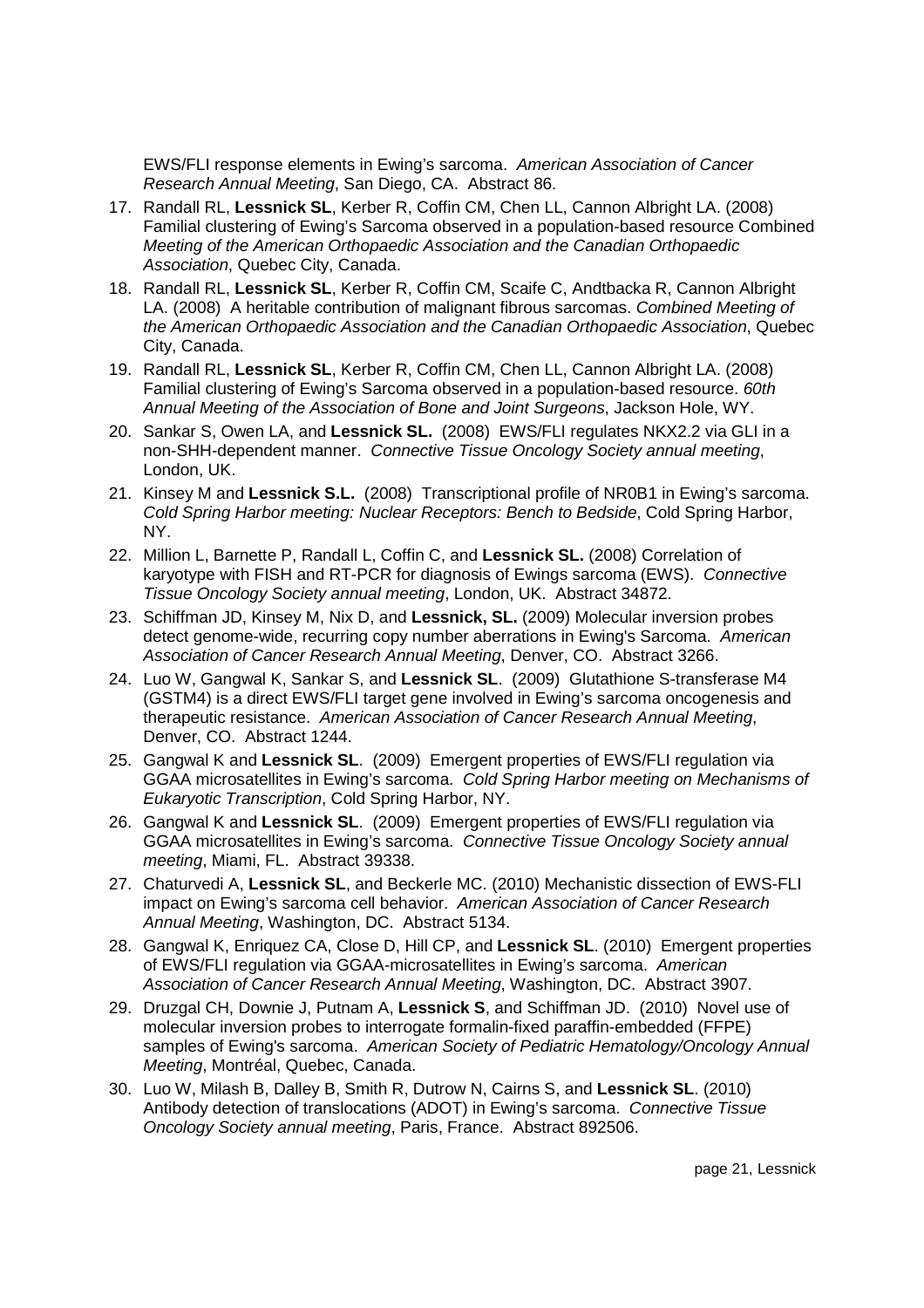- 31. Million L, Putnam A, Randall L, Coffin C, **Lessnick S**, Zhou H. (2010) Ewing sarcoma (EWS): How does percent necrosis of the primary tumor, in post chemotherapy surgical specimens, aid in distinguishing treatment failures? Connective Tissue Oncology Society annual meeting, Paris, France. Abstract 879496.
- 32. Jones KB, Schiffman JD, Kohlmann W, Randall R, **Lessnick SL**, Cannon-Albright L. (2010) Identification of a heritable contribution to sarcoma predisposition. Connective Tissue Oncology Society annual meeting, Paris, France. Abstract 900442.
- 33. Luo W, Milash B, Dalley B, Smith R, Dutrow N, Cairns, B, **Lessnick SL.** (2011) Antibody detection of translocations (ADOT) in Ewing's sarcoma. American Association of Cancer Research Annual Meeting, Orlando, FL. Abstract 4864.
- 34. Chaturvedi AP, Welm A, **Lessnick S**, Beckerle M. (2011) Impact of EWS-FLI induced changes in gene expression and cell behavior on metastatic potential. American Association of Cancer Research Annual Meeting, Orlando, FL. Abstract 2366.
- 35. Toomey E, Lui B, **Lessnick S.** (2012) BCL11B is a critical EWS/FLI up-regulated target in Ewing's sarcoma. American Association of Cancer Research Annual Meeting, Chicago, IL. Abstract 2204.
- 36. Monument MJ, Beck R, Watkins WS, Jorde LB, Randall RL, **Lessnick SL.** (2012) Ethnic polymorphisms in the GGAA microsatellite response element of key Ewing's sarcoma EWS/FLI-target genes. American Association of Cancer Research Annual Meeting, Chicago, IL. Abstract 3979.
- 37. Sankar S and **Lessnick SL.** (2012) Mechanism of transcriptional repression by EWS/FLI in Ewing's sarcoma. American Association of Cancer Research Annual Meeting, Chicago, IL. Abstract 2219.

#### **ORAL PRESENTATIONS**

#### **Invited/Visiting Professor Presentations**

2003 Invited Participant, National Cancer Institute, Sarcoma Progress Review Group, Bethesda, MD 2004 Invited Speaker, National Cancer Institute, "RNA Interference - Target Validation & Potential Therapeutic Applications for Childhood Cancer" Workshop, Bethesda, MD 2005 Invited Speaker, "Ewing's Sarcoma 3<sup>rd</sup> International Symposium," Dallas, TX 2006 Invited Speaker, Connective Tissue Oncology Society meeting, Venice, Italy 2007 Invited Speaker, University of Texas Southwestern, Pediatric Hematology/Oncology Ground Rounds, Dallas, TX 2007 Invited Speaker, National Cancer Institute, Pediatric Oncology Branch, Ground Rounds, Bethesda, MD 2007 Invited Speaker for Education Session, American Society of Clinical Oncology, National Meeting, Chicago, IL; Topic: "EWS/FLI Biology" 2007 Invited Speaker, MD Anderson Cancer Center, Pediatric Hematology/Oncology Grand Rounds, Houston, TX 2007 Invited Speaker, Cold Spring Harbor Laboratory Meeting on Mechanisms of Eukaryotic Transcription, Cold Spring Harbor, NY; Topic: "Microsatellites as Transcriptional Targets in Human Cancer Development" 2007 Invited Speaker, IX Reunión Internacional de Oncología Pediátrica, Mexico City, Mexico; Topic: Genes Blanco de EWS/FLI en el desarrollo de Sarcoma de Ewing (EWS/FLI Targets in Ewing's Sarcoma Development)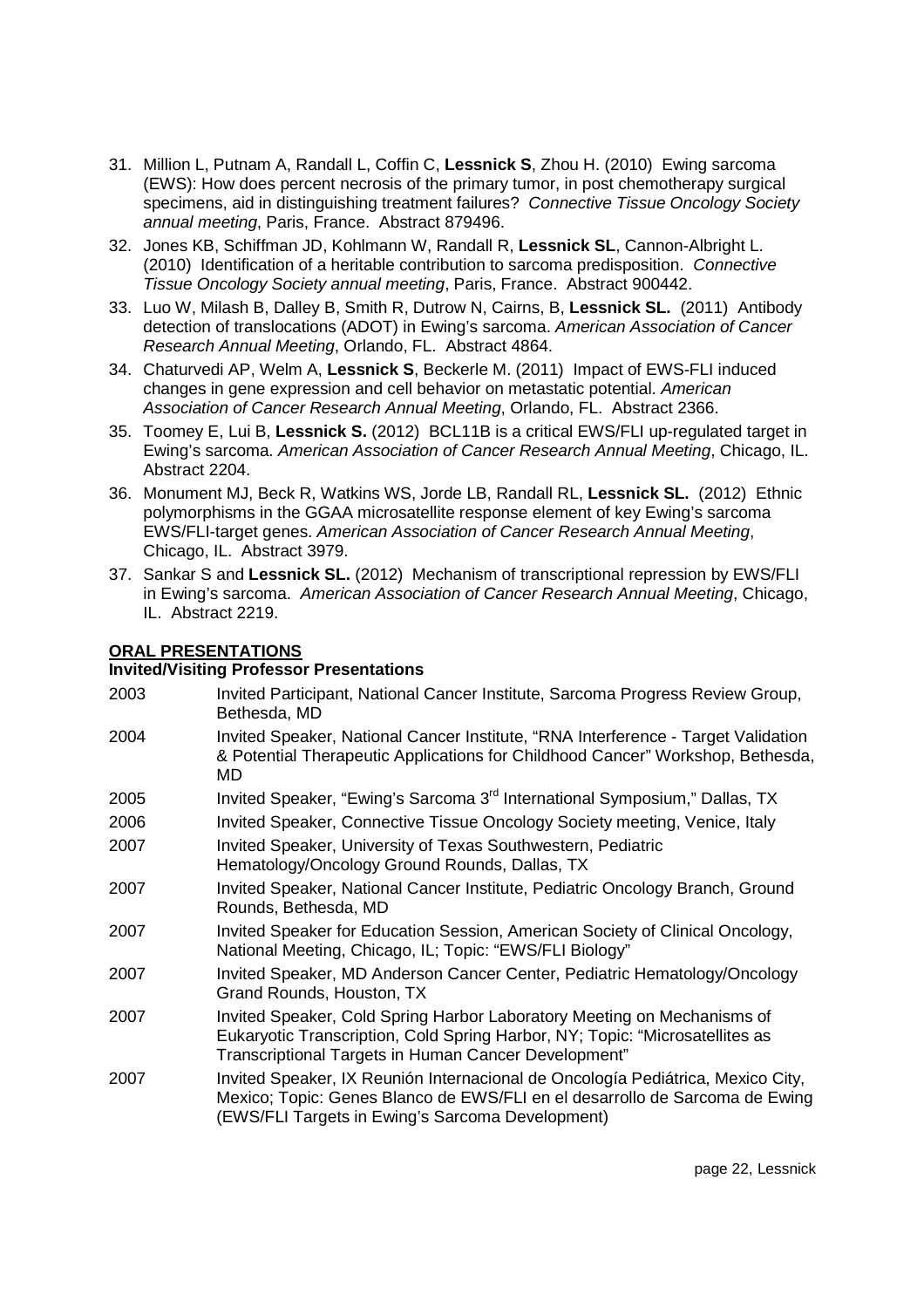| 2008 | Invited Speaker, St. Jude Children's Research Hospital, Solid Tumor Group<br>Research Presentation, Memphis, TN                                                                                                                                                                       |
|------|---------------------------------------------------------------------------------------------------------------------------------------------------------------------------------------------------------------------------------------------------------------------------------------|
| 2008 | Invited Speaker, "Rett Nearburg International Ewing's Sarcoma Symposium IV,"<br>Hanover, NH                                                                                                                                                                                           |
| 2008 | Invited Speaker, University of California, San Francisco, Cancer Center<br>Presentation for Pediatric Cancers Program, San Francisco, CA                                                                                                                                              |
| 2008 | Invited Speaker, Children's Hospital of Philadelphia, Pediatric<br>Hematology/Oncology Grand Rounds, Philadelphia, PA                                                                                                                                                                 |
| 2008 | Invited Speaker, European Society for Medical Oncology International<br>Symposium on Sarcoma and GIST (including closed "pre-meeting'), Milan, Italy                                                                                                                                  |
| 2008 | Invited Speaker, Schneider Children's Medical Center of Israel, Sackler School of<br>Medicine, Tel-Aviv University, Workshop on Ewing Sarcoma in Memory of Rina<br>Zaizov, Tel Aviv, Israel                                                                                           |
| 2008 | Invited Speaker, University of California San Diego, Pediatric Oncology Special<br>Seminar, San Diego, CA                                                                                                                                                                             |
| 2008 | Invited Speaker, University of Michigan, Cancer Center Research Seminar, Ann<br>Arbor, MI                                                                                                                                                                                             |
| 2008 | Invited Speaker, Connective Tissue Oncology Society meeting, London, UK                                                                                                                                                                                                               |
| 2008 | Invited Speaker, University of Colorado Cancer Center Seminar Series, Denver,<br>CO                                                                                                                                                                                                   |
| 2008 | Invited Speaker, National Cancer Institute, Pediatric Oncology Branch, Grand<br>Rounds, Bethesda, MD                                                                                                                                                                                  |
| 2009 | Invited Speaker, Memorial Sloan-Kettering Cancer Center, Pediatric Ground<br>Rounds, New York, NY                                                                                                                                                                                     |
| 2009 | Invited Speaker, Washington University School of Medicine, Department of<br>Pediatrics, St. Louis, MO                                                                                                                                                                                 |
| 2009 | Invited Speaker, Primary Children's Medical Center Grand Rounds, Salt Lake<br>City, UT                                                                                                                                                                                                |
| 2009 | Invited participant, 1st International Meeting on Sarcoma Biology, Miami, FL                                                                                                                                                                                                          |
| 2009 | Invited speaker, Greehey Children's Cancer Research Institute, San Antonio, TX                                                                                                                                                                                                        |
| 2010 | Invited speaker, European Society for Medical Oncology International Symposium<br>on Sarcoma and GIST (also invited speaker to closed "pre-meeting"), Milan, Italy                                                                                                                    |
| 2010 | Invited speaker, Pennsylvania State University, Bortree Lecture Series, State<br>College, PA                                                                                                                                                                                          |
| 2011 | Chair Presentation for Education Session, "Pediatric Bone Sarcomas: Converging<br>Progress on the Biologic and Clinical Fronts?" at American Society of Clinical<br>Oncology 2011 Annual Meeting, Chicago, IL; Topic: Recent Progress in<br>Understanding the Biology of Bone Tumors. |
| 2011 | Invited speaker, Cancer and Blood Diseases Institute Seminar Series, Cincinnati<br>Children's Hospital, Cincinnati, OH                                                                                                                                                                |
| 2011 | Invited participant, 2 <sup>nd</sup> International Meeting on Sarcoma Biology, Chicago, IL                                                                                                                                                                                            |
| 2011 | Invited speaker, European Commission funded Network on Cancer Research in<br>Children and Adolescents (ENCCA) Ewing Biology Subnetwork Meeting, Vienna,<br>Austria                                                                                                                    |
| 2012 | Invited speaker, University of Texas Southwestern, Dallas, TX                                                                                                                                                                                                                         |
| 2012 | Invited speaker, 2 <sup>nd</sup> German Interdisciplinary Sarcoma Conference, Berlin,                                                                                                                                                                                                 |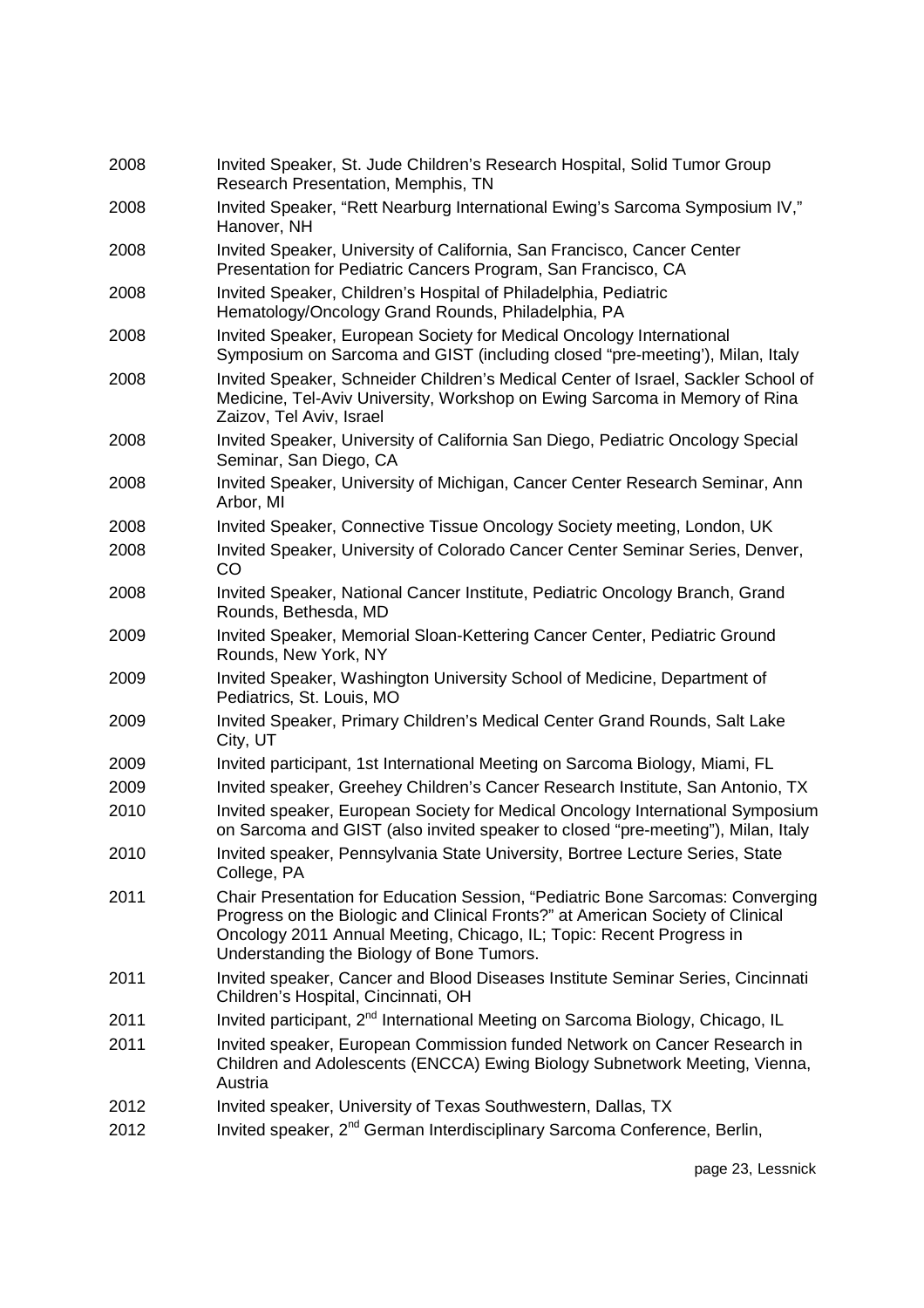|      | Germany                                                                                                                                                                                                                                                                                                        |
|------|----------------------------------------------------------------------------------------------------------------------------------------------------------------------------------------------------------------------------------------------------------------------------------------------------------------|
| 2012 | Chair Presentation for Education Session, "Molecular and Genomic Diagnostics<br>in Pediatric Oncology: When and How They Should Be Implemented?" at the<br>American Society of Clinical Oncology, 2012 National Meeting, Chicago, IL;<br>Topic: "Does Genotype Define Disease: The Case of Pediatric Sarcomas" |
| 2012 | Invited speaker, European Science Foundation-European Molecular Biology<br>Organization (ESF-EMBO) Symposium, "Molecular Biology and Innovative<br>Therapies in Sarcomas of Childhood and Adolescence," Pultusk, Poland; Topic:<br>"EWS/FLI and its targets in Ewing sarcoma."                                 |

### **OTHER SCHOLARLY ACTIVITY**

- 1. **Lessnick, SL.** (2006-Present). Study Chair/Children's Oncology Group protocol AEWS02B1: A Groupwide Biology and Banking Study for Ewing Sarcoma. Protocol closed to enrollment July 7, 2008, but study remains open for data collection.
- 2. **Lessnick, SL.** (2007-2008). Study committee member/Children's Oncology Group protocol AEWS0621: Phase II Trial of Intermediate-Dose Cytarabine to Modulate EWS/FLI for Children and Young Adults with Recurrent or Refractory Ewing Sarcoma. Protocol completed May 2, 2008.
- 3. **Lessnick, SL.** (2008 to Present). Study Chair/Children's Oncology Group protocol AEWS07B1: A COG Study for Collecting and Banking Ewing's Sarcoma Specimens.
- 4. **Lessnick SL,** Owen LA . (2008). NKX2-2 (NK2 homeobox 2). Atlas Genet Cytogenet Oncol Haematol. January 2008 . URL: http://AtlasGeneticsOncology.org/Genes/NKX22ID44177ch20p11.html
- 5. **Lessnick, SL.** (2008 to Present). Study chair/Children's Oncology Group protocol AEWS08B1: Prognostic Value of p53 and/or p16 Alterations in Ewing Sarcoma.
- 6. **Lessnick, SL.** (2011 to Present). Study committee member/Children's Oncology Group Protocol AEPI10N5: Genetic Epidemiology of Ewing's Sarcoma.
- 7. **Lessnick, SL.** (2011 to Present). Study Chair/Children's Oncology Group protocol AEWS11B2: Analysis of GGAA microsatellites in Ewing sarcoma.
- 8. **Lessnick, SL.** (2012 to Present). Study committee member/Children's Oncology Group Protocol AEWS1221: Randomized Phase II Selection Trial Evaluating the Addition of the IGF-1R Monoclonal Antibody AMG 479 to Multiagent Chemotherapy for Patients with Newly Diagnosed Metastatic Ewing Sarcoma
- 9. Current IRB protocols (with **Lessnick** as primary investigator; excludes protocols with Lessnick simply listed as a collaborator):

| <b>IRB</b> protocol<br>number | Title                                           | Current status | PI       | <b>IRB</b> expiration<br>date |
|-------------------------------|-------------------------------------------------|----------------|----------|-------------------------------|
| IRB 00012421                  | Tumor<br>Suppressors in<br>Ewing's Sarcoma      | Exempt         | Lessnick | N/A                           |
| IRB 00018566                  | <b>EWS/FLI Target</b><br><b>Gene Expression</b> | Exempt         | Lessnick | N/A                           |